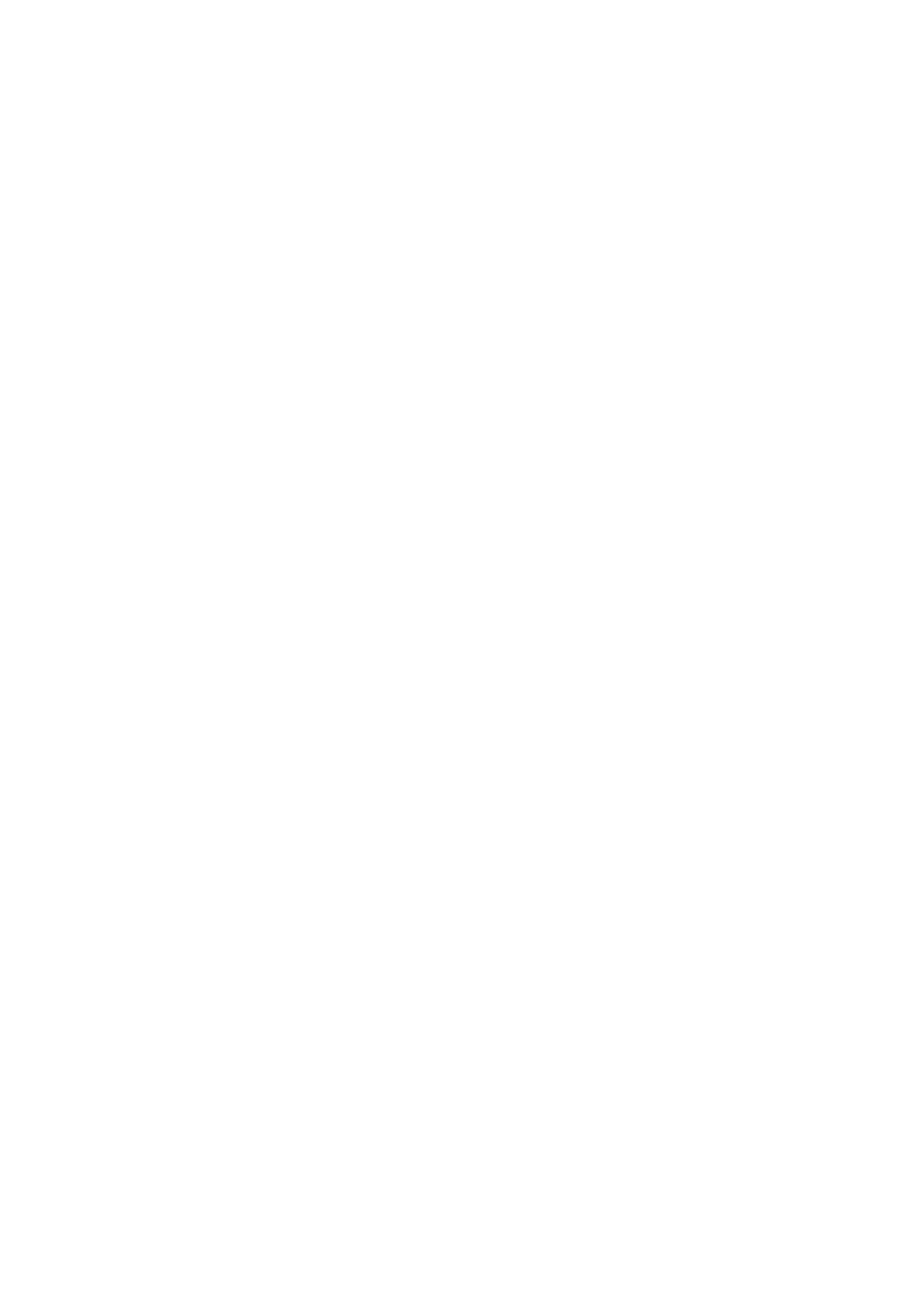# **Abductions, sexual slavery and forced labour in Darfur**

# **Contents**

|                                                      | 1. Executive summary                                                                                      | 1  |
|------------------------------------------------------|-----------------------------------------------------------------------------------------------------------|----|
|                                                      | 2. Introduction: rationale and methodology for the research                                               | 3  |
|                                                      | 3. Background to the Darfur conflict                                                                      | 5  |
|                                                      | 4. The pattern of abductions in Darfur                                                                    | 7  |
| 4.1                                                  | Abductions and disappearances                                                                             | 7  |
| 4.2                                                  | Abductions, sexual slavery and forced marriage                                                            | 8  |
| 4.3                                                  | Abductions and forced agricultural labour                                                                 | 10 |
| 4.4                                                  | Child abductions                                                                                          | 11 |
| 5. Addressing the issues behind abductions in Darfur |                                                                                                           | 13 |
| 5.1                                                  | Ethnicity, human rights violations and land                                                               | 13 |
| 5.2                                                  | The absence of civilian protection                                                                        | 13 |
| 5.3                                                  | Ineffective legal procedures                                                                              | 15 |
|                                                      | 6. Conclusions                                                                                            | 17 |
|                                                      | 7. Recommendations to address the issue of abductions and<br>associated human rights violations in Darfur | 19 |
|                                                      | 8. Appendix: Sudan's legal framework in relation to abductions                                            | 21 |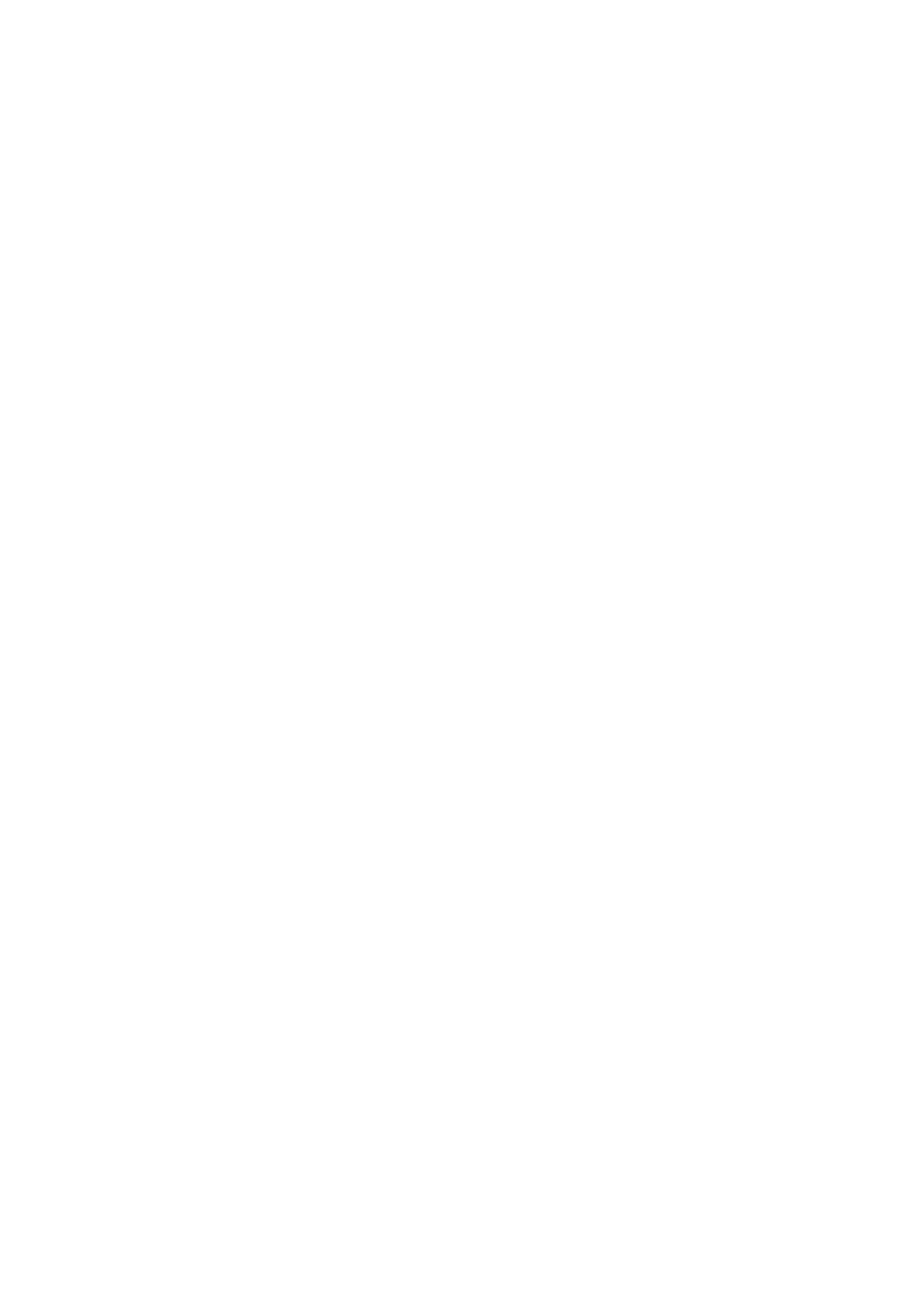# 1. Executive Summary

Research carried out by Darfur Consortium over the last two years, which included field research in three states of Darfur, has found that Government supported militia, like the *Janjaweed* and the Popular Defence Forces, together with the Sudanese Armed Forces, have systematically abducted civilians for the purposes of sexual slavery\* and forced labour as part of the Darfur conflict.

The vast majority of those abducted are from non-Arabic speaking ethnic groups like the Fur, Massaliet and Zagawa. Women and girls who are abducted are subjected to rape, forced marriage and sexual slavery as well as forced labour which typically would involve cooking, cleaning, washing clothes, collecting firewood and water, but may also include cultivating crops. Abducted men and boys are subject to forced labour which is usually agricultural work, looking after livestock, loading or carrying goods for their abductors and, in the case of boys, domestic work.

Evidence from victims or witnesses of abductions indicate that, at an absolute minimum, many hundreds of people have been abducted during the course of the conflict, but the true figure is likely to be in the thousands.

Abductions are used as part of a wider strategy in which civilians from non-Arabic speaking ethnic groups are attacked, killed and subjected to human rights violations in order to drive them from their land, which is then seized and repopulated by the militia and Arabic speaking nomadic groups. It is difficult to see how this could be described as anything other than ethnic cleansing.<sup>1</sup>

The Government of Sudan has not only comprehensively failed in its duty to protect its citizens from abductions and associated abuses, but it also bears a direct responsibility for these violations as they have generally been carried out by Government forces or militias which the Government of Sudan established and supported.

Furthermore, the Government has denied that abductions are taking place in Darfur<sup>2</sup> and has taken no action to hold those responsible to account. When former victims of abduction or their families report

cases to the police they find the authorities show little interest in pursuing a prosecution even though the offence of abduction carries a penalty of up to ten years imprisonment under Sudanese law. There has not been a single successful conviction for any of the abductions and associated abuses carried out in Darfur.

The real tragedy of the situation in Darfur is how closely it follows the pattern of violations which took place during the civil war of 1983-2005 in southern Sudan. During this conflict, the *Murahaleen* militias carried out joint attacks with the Sudanese Armed Forces against civilians, committing widespread human rights violations and abducting some 14,000 people. Not one person was found guilty or punished for any of these abductions.

The report concludes that there is an urgent need to protect civilians from abductions and other serious human rights violations. It calls on the Government of Sudan to disarm and disband the *Janjaweed*, the Popular Defence Forces and other militia and to fully cooperate with the United Nations and the African Union in order to address continuing human rights and humanitarian issues in Darfur.

The mandate of the mixed UN and African Union force operating in Darfur (UNAMID) should be strengthened so that it can use force to protect civilians and the international community must provide the mission with the human and material resources to be able to do this effectively.

The Government of Sudan must establish confidence in the judicial system and end the impunity that those who have committed abduction and other human rights violations have enjoyed since 1983. This would include ensuring that all those responsible for abductions are prosecuted, punished and prohibited from holding public positions in the future and that those who have failed to properly investigate or sanction abductions are punished and, where appropriate, removed from jobs. The Government also needs to bring its national laws and policies in line with its obligations under the Interim National Constitution and the international human rights standards it has ratified.

<sup>\*</sup>Slavery is the status of a person whom any or all of the powers attaching to the right of ownership are exercised, including sexual access through rape or other forms of sexual violence. Sexual slavery also encompases situations where women and girls are forced into "marriage". UN Commission on Human Rigths. Sub-Commission on Prevention of Discrimination and Protection of Minorities, Fiftieth session. Contemporary forms of slavery. Systematic rape, sexual slavery and slavery-like practices during armed conflict, submitted by Ms. Gay J.McDougall, Special Raporteur. E/CN.4/Sub.2/1998/13, 22 June 1998.

 $1$  On 2 April 2004, Jan Egeland, Under-Secretary General for Humanitarian Affairs and Emergency Relief Coordinator, reported to the UN Security Council that a "coordinated, scorched-earth campaign of ethnic cleansing" was taking place in Darfur in which they has seen "an organized campaign being undertaken of forced depopulation of entire areas". Weblink: **http://www.un.org/apps/news/storyAr.asp?NewsID=10307&Cr=sudan&Cr1=**

<sup>2</sup> See for example the International Labour Organisation, Conference Committee on the Application of Standards report on Sudan under Convention No. 29, June 2008.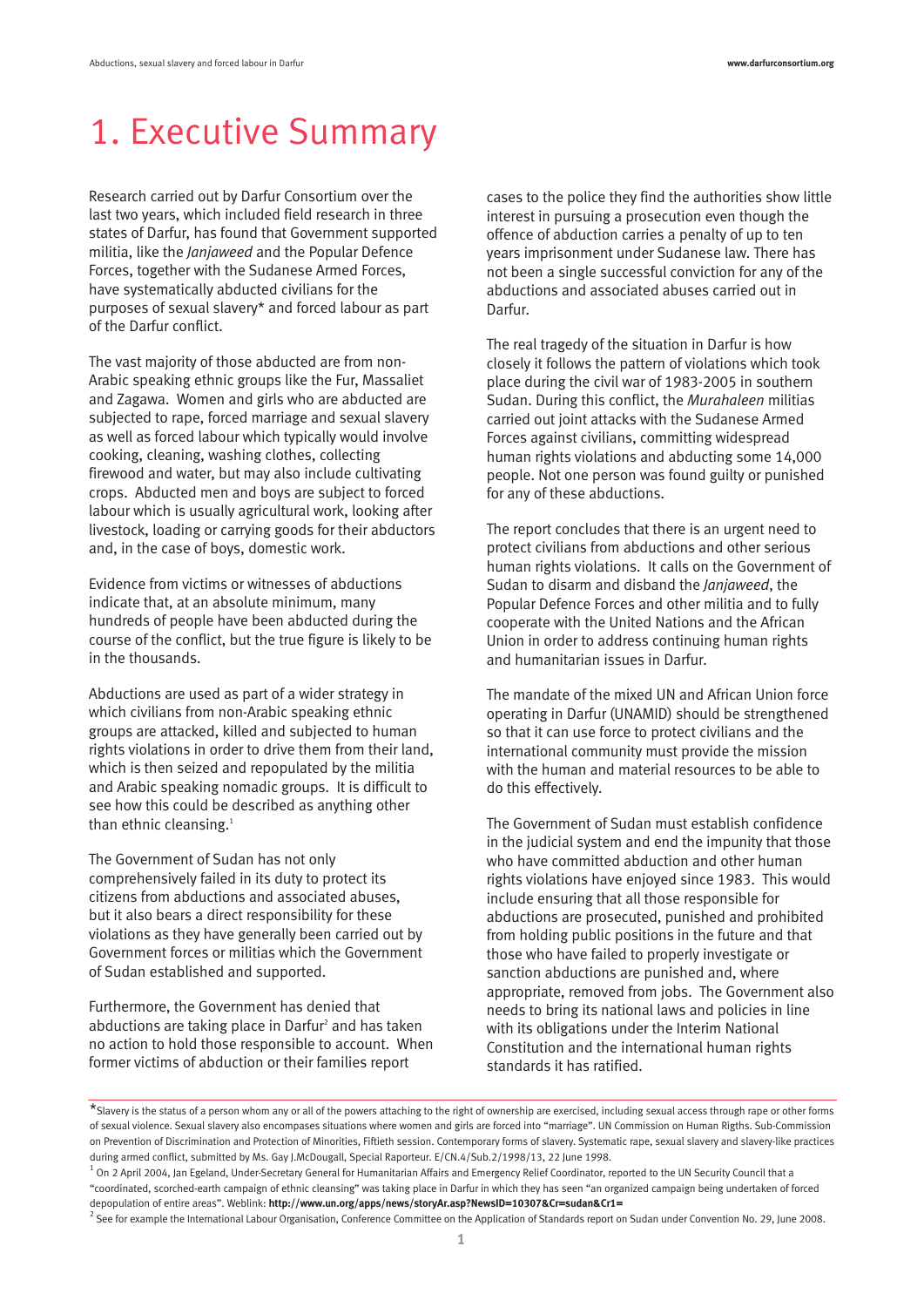### **Sudan**

**(Northern, Western and Southern Darfur outlined in red.)**



Department of Peacekeeping Operations<br>Cartographic Section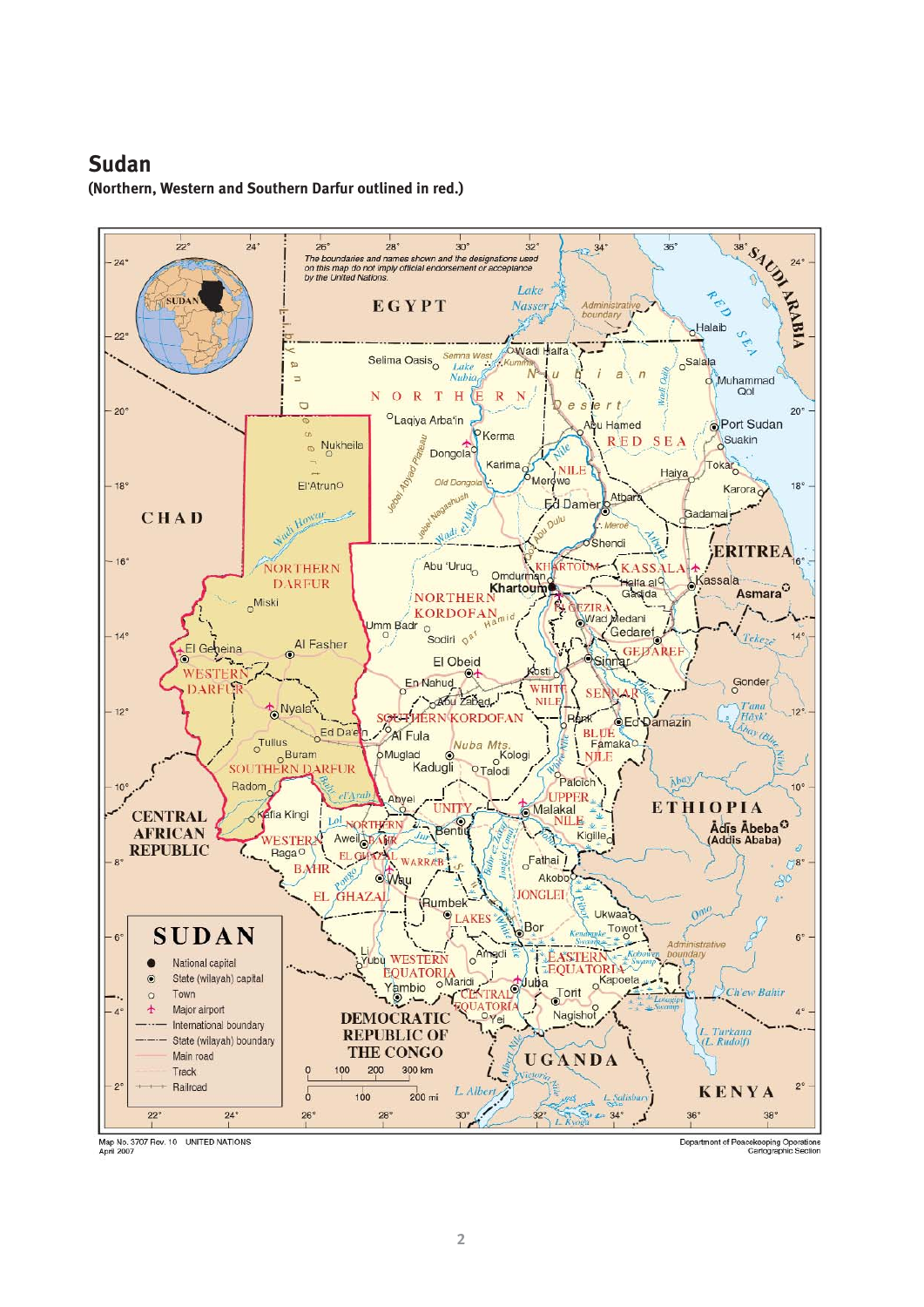# 2. Introduction: rationale and methodology for the research

On 20 December 2003, the United Nations (UN) described the situation in Darfur as "one of the worst humanitarian crises in the world".<sup>3</sup>

Since the conflict began in 2003, aid workers estimate that as many as 300,000 people have died as a consequence of the fighting between government and rebel forces in the western region of Sudan. The Government of Sudan claims the figure is about 10,000 people. The violence has also forced some 2.7 million people, mostly farmers and their families, to flee their homes to Internally Displaced Persons' (IDP) camps near big towns in Darfur<sup>4</sup>, or across the border into neighbouring Chad.<sup>5</sup>

Systematic and widespread violations of the civilian population's human rights by both Sudan's Armed Forces and militia groups allied to the Government have been well documented, not least by the UN. These include massacres, extrajudicial executions, torture and the abduction of civilians, primarily women and children, for purposes of sexual slavery and forced labour.

There are also recorded incidents involving human rights violations by the rebel groups, the Sudan Liberation Movement/Army (SLM/A) and the Justice and Equality Movement (JEM), which have included a limited number of cases involving the abduction and forced recruitment of child soldiers.

Darfur Consortium was particularly concerned that the initial reports of abductions in Darfur showed a disturbing similarity to those that took place in southern Sudan during the 1983-2005 civil war. During this conflict some 14,000 individuals were subjected to abductions and subsequent sexual slavery and/or forced labour.<sup>6</sup>

The exact nature of abductions in Darfur has not as yet been systematically documented, nor has the Government of Sudan accepted that forces under its control are responsible for these grave human rights violations. In this context, Darfur Consortium decided to undertake field research to try and obtain more detailed information and evidence about the

abductions taking place in Darfur and identify what action was needed to stop this practice. The main part of the field research was carried out during 2006-07 by a team of eight researchers (four women and four men) in the three states of North Darfur, South Darfur and West Darfur, as well as in Khartoum.

Interviews were conducted with people directly affected, including former victims of abductions, relatives of those who had been abducted or witness to abductions. In addition, interviews or group meetings were conducted with NGOs and civil society organisations in Sudan, lawyers and community leaders (i.e. Omdas and Sheiks). Separate workshops and key informant discussions were organised to verify information and analyse data.

Wherever the security situation permitted, researchers visited the main areas were abductions were reported to have taken place. Researchers also visited IDP camps where civilians who were displaced during raids on their villages were forced to settle. The IDP camps visited included Abu Shauk, Alsalam, Abuja, Deraig, Kalma, Shangili Tobai, Shaddad, Uttash/Zamzam.

Alongside this primary research, a review of secondary sources was also conducted which looked at reports by international governmental and nongovernmental organisations, newspaper articles, and other information relating to the issue of abductions in Darfur.

Researchers encountered several obstacles in collecting data for this report. One of the most difficult of these was related to the fact that most of the women and many of the girls who had been abducted had been raped, often over a prolonged period of time. They were consequently reluctant to admit to, or talk about, the sexual violence they had suffered not only because of the trauma of having to relive these experiences, but also because of the social taboo associated in discussing these issues and the fear that they could be stigmatised or rejected by their own communities.

 $3$  Jan Egeland, the Under-Secretary General in charge of the UN Office for the Coordination of Humanitarian Affairs (OCHA), 20 December 2003, weblink: **http://www.un.org/apps/news/storyAr.asp?NewsID=9094&Cr=sudan&Cr1=**

<sup>4</sup> IRIN, 12 September 2008, weblink: **http://www.irinnews.org/Report.aspx?ReportId=80325** 

<sup>5</sup> IRIN, 11 July 2008, weblink: **http://www.irinnews.org/Report.aspx?ReportId=79213**

 $^6$  The scale of abductions carried out during the civil war was recently acknowledged by the Government of Sudan which reported to the International Labour Organization's Committee of Experts in 2006 that it had resolved 11,000 of the 14,000 cases. Only 3,394 of these 'resolved' cases led to abductees being reunited with their families.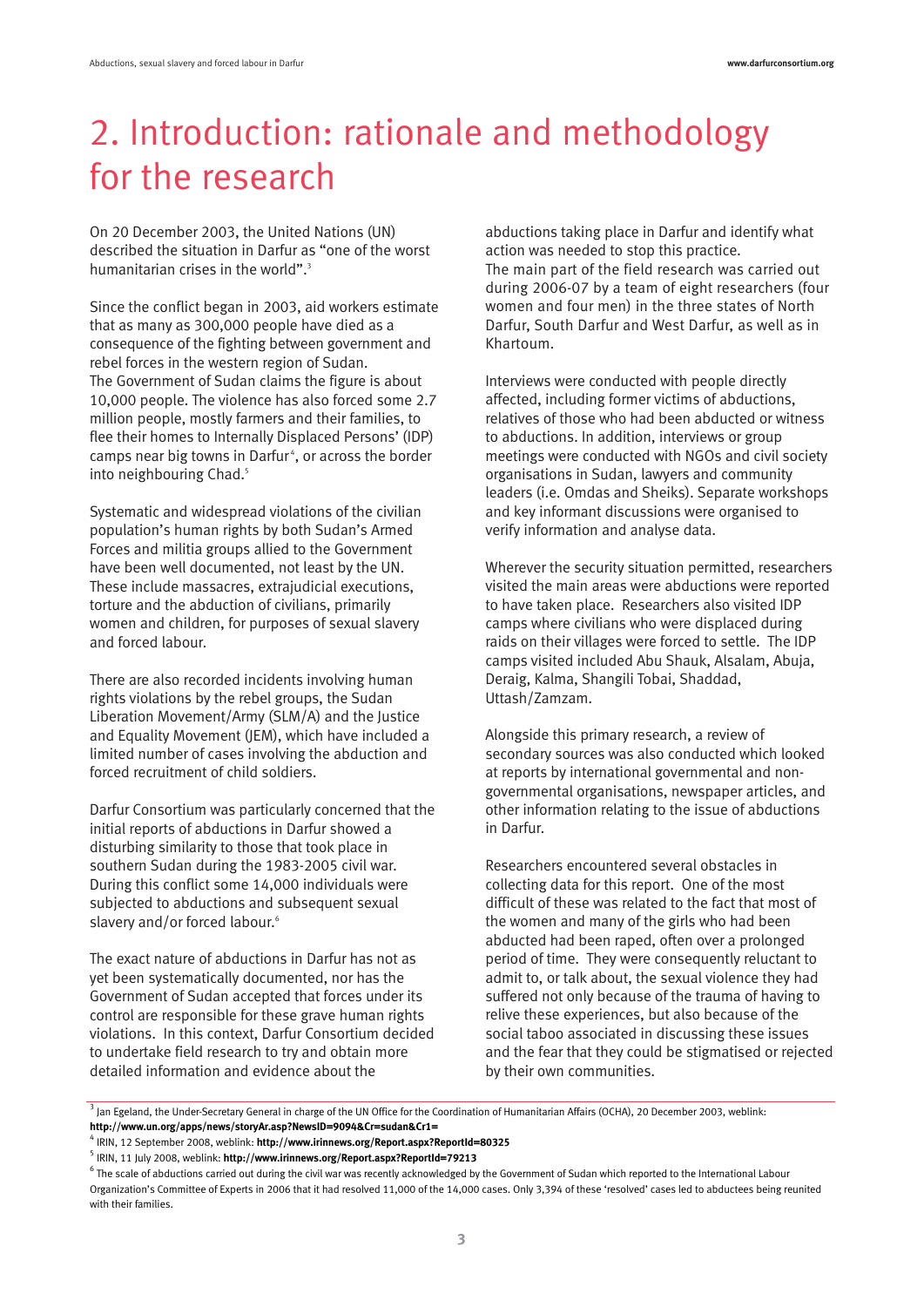These women, and all victims of abductions, were also reluctant to talk about their abduction because they were afraid that those responsible would find out and their lives would be put in danger. It was because of this that the researchers had to spend a lot of time gaining the trust of the people they wished to interview and planning interviews in a way that made them feel secure. This meant that it often took several meetings just to set up an interview. Even once interviews had been set up, they could take many days to complete and this was the case for many of the women who had been subjected to abductions and sexual violence. Due to security concerns, all the names of individuals who were interviewed during the research have been omitted from the final report.

Additionally, some people were understandably unwilling to commit to a time consuming and emotionally draining process which would not lead to immediate improvement in their own security or humanitarian situation.

Finally, the ongoing conflict meant that some areas in which abductions were reported to have taken place were either partially or completely inaccessible to civilians and researchers could not go there to corroborate reports of abductions which they had received.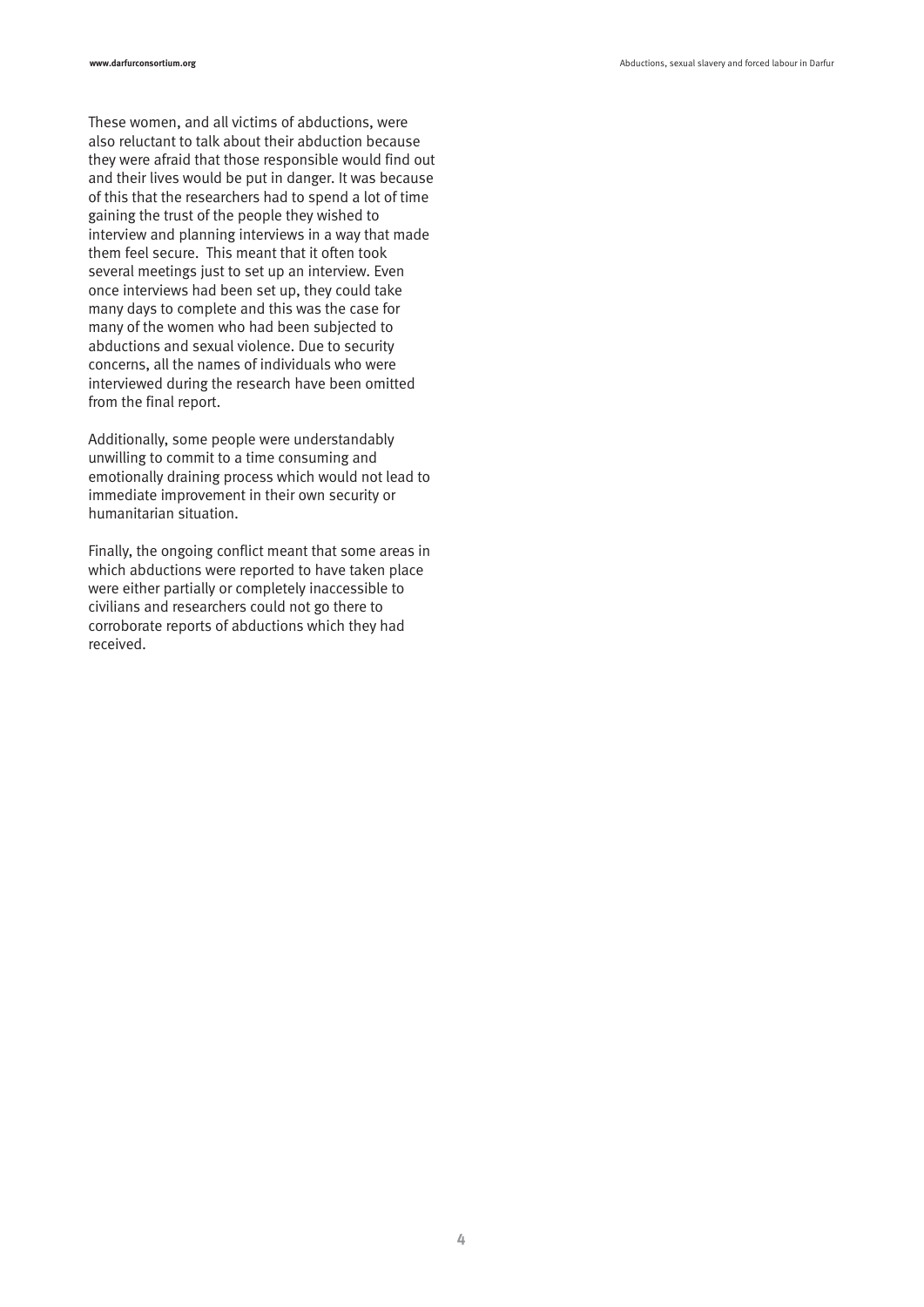# 3. Background to the Darfur conflict

Darfur was an independent kingdom until  $1916$ ,<sup>7</sup> but both prior to this and subsequently it has been a region which has been inhabited by many different ethnic groups, some indigenous and others who have migrated and settled there from west, central and northern Africa.

The economy of Darfur is a mix of farming and animal herding. In northern Darfur people depend primarily on livestock, while in the south and west of Darfur farmers cultivate small plots of communally owned land for a mixture of subsistence and cash crops as well as owning livestock.

Nomadic groups exist in both the south, where they are called *baggara* (cattle herders), and in the north, where they are called *abbala* (camels herders). Tensions have existed between farmers and nomadic groups in Darfur for many decades and are largely a result of competition over water and fodder, especially during poor rainy seasons and droughts.<sup>8</sup>

These tensions were aggravated by a series of droughts and a rapidly spreading process of desertification that hit the region in the mid-1980s which put additional pressure on already scarce natural resources. Nomads were forced to migrate south in search of water and food for their animals, with many heading for the area of Jebel Marra in West Darfur. This situation increased existing tensions between the farmers and the nomads in the region over access to these resources.<sup>9</sup>

One of the factors that contributed to the emergence of opposition movements and the armed insurgency against the Government of Sudan was the feeling in the south, east and western regions of Sudan that, since independence in 1956, the national Government had neglected and marginalised these regions in terms of the national development programmes. In particular, many felt that central Government had not allocated sufficient resources to these regions to allow their development or even to

provide essential services such as education, health care, access to clean drinking water and transport.

In the mid-1960s, a regional political movement, the Darfur Development Front (DDF) was established to call for regional development and proper political participation at the national level. The DDF was mainly made up of what are referred to as African based ethnic groups, like the Fur, Zaghawa, Massaliet, Meidob, Berti, Tama, Mararit and Tunjur.10

In the mid-1980s, the Arab Congregation was formed, mainly from Arabic speaking ethnic groups like the Habania, Beni Hussein, Zeiyadiya, Beni Helba, Djawama, Rezeigat and the Maharia. This body was formed to advocate for official and financial backing from both the central government and the national political parties in support of the cause of the Arabic speaking groups in the region. $11$ 

By 2003, the Sudan Liberation Movement/Army<sup>12</sup> (SLM/A) was formed. Soon afterwards, a second armed group, the Justice and Equality Movement (JEM), was established. The two armed movements were predominantly made up of and supported by the African based ethnic groups in Darfur, particularly the Fur, Massaliet and Zagawa.

The Government rejected the option of political dialogue with the leaders of the rebel movements in favour of an aggressive military response in which they mobilised some Arabic speaking nomadic groups against the African groups in Darfur.<sup>13</sup> The Arabic speaking groups which were mobilised into militias became known as the *Janjaweed*. <sup>14</sup> In this way the preexisting tensions in the region were consolidated into a conflict with clearly defined ethnic and racial lines.<sup>15</sup>

It should also be noted that the unstable political situation in neighbouring countries, especially Chad, has also had an impact on the conflict in Darfur. Both people and weapons have repeatedly crossed the porous border between Sudan and Chad thereby

**http://books.google.co.uk/books?id=BkO14rpfY70C&pg=PA110&dq=Darfur+Kingdom+1916&sig=ACfU3U0KVPuDbYddA58aQFt1rXlg6smsHg** 8 Suliman, 1997, weblink: **http://www.ifaanet.org/ifaapr/ethnicity\_inversion.htm**

 $\frac{7}{1}$  In 1916, Ali Dinar, the last Sultan of the Darfur Kingdom, was killed and Darfur was annexed by the British to Sudan which they had already colonised. For more information see Peter Malcolm Holt and M. W. Daly, *A History of the Sudan*, weblink:

<sup>9</sup> Lawrence, *et. al.*, 2005. weblink: **http://www.mathematicalanthropology.org/pdf/KuznarSedlmeyer1005.pdf**

<sup>&</sup>lt;sup>10</sup> These groups are sometimes described in Sudan as 'African' groups in contrast to the Arabic speaking nomads in Darfur, often referred to as 'Arabs'.<br><sup>11</sup> Suliman, 1997, weblink: **http://www.ifaanet.org/ifaapr/ethnici** 

<sup>&</sup>lt;sup>12</sup> Formerly the Darfur Liberation Front.

 $13$  It should be stressed that not all Arabic speaking ethnic groups were mobilised into militia.

<sup>&</sup>lt;sup>14</sup> Other Government backed militia operate in Darfur, including the Popular Defence Forces (PDF). However, the PDF was established by the Government in 1989 in the context of the 1983-2005 civil war.

<sup>&</sup>lt;sup>15</sup> Interviewees reported that the *Janjaweed* commonly refer to people from African ethnic groups as Zurga which is a derogatory term meaning black.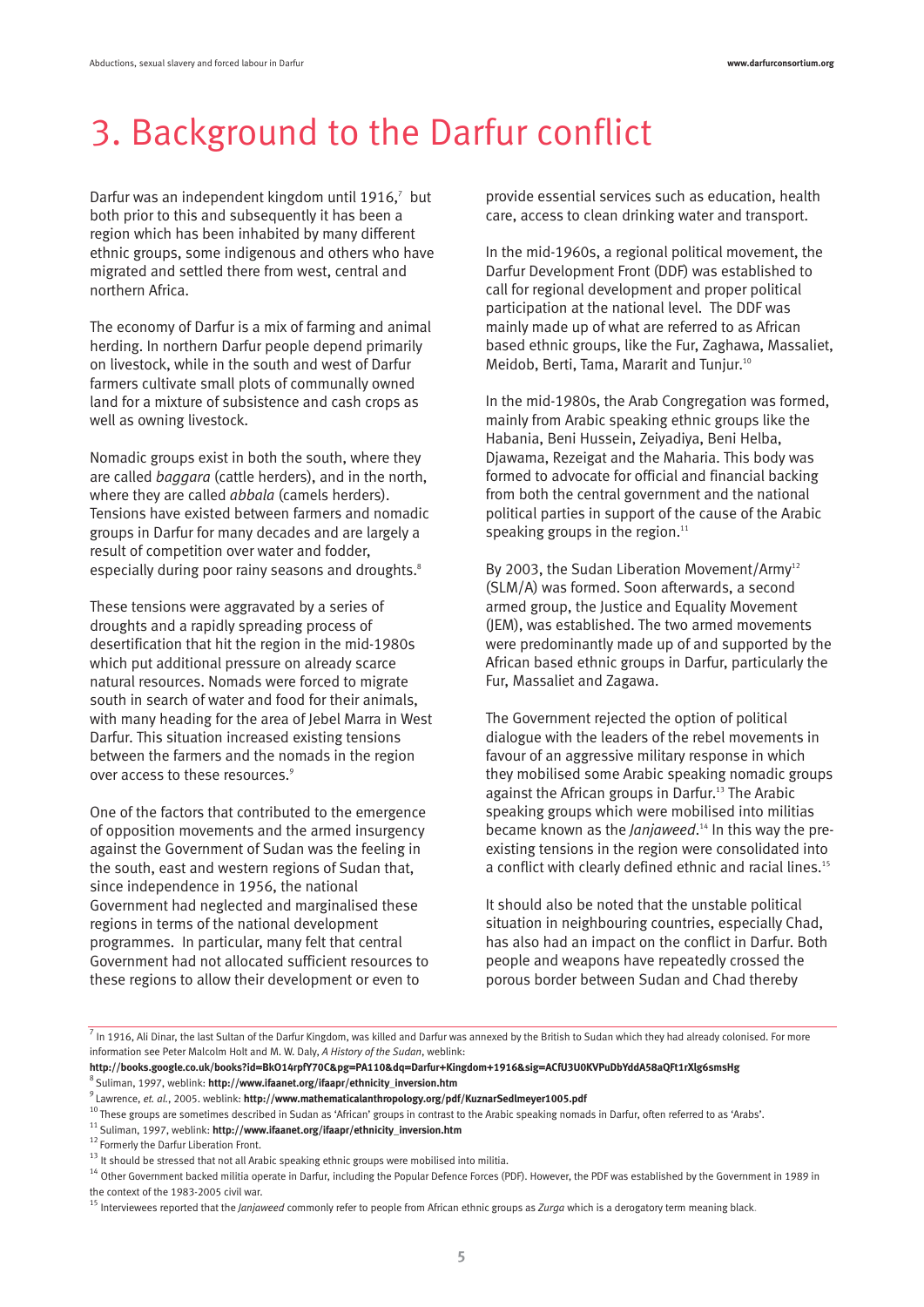#### fuelling the conflict.

In the initial and intense period of the conflict, between 2003-2005, the *Janjaweed* and the Sudanese Armed Forces carried out a range of human rights violations against civilians in order to drive them from their homes which resulted in the displacement of nearly three million people. These human rights abuses included attacks on civilian targets, massacres, extrajudicial executions, the destruction of villages and abductions.

Towards the end of 2007, the violence intensified once again, particularly in parts of West Darfur. These areas witnessed the same pattern of coordinated joint attacks by the militia and the Sudanese Armed Forces on civilian targets and subsequent human rights violations, including abductions.<sup>16</sup>

<sup>16</sup> UN news centre, weblink: **http://www.un.org/apps/news/story.asp?NewsID=25735&Cr=darfur&Cr1=**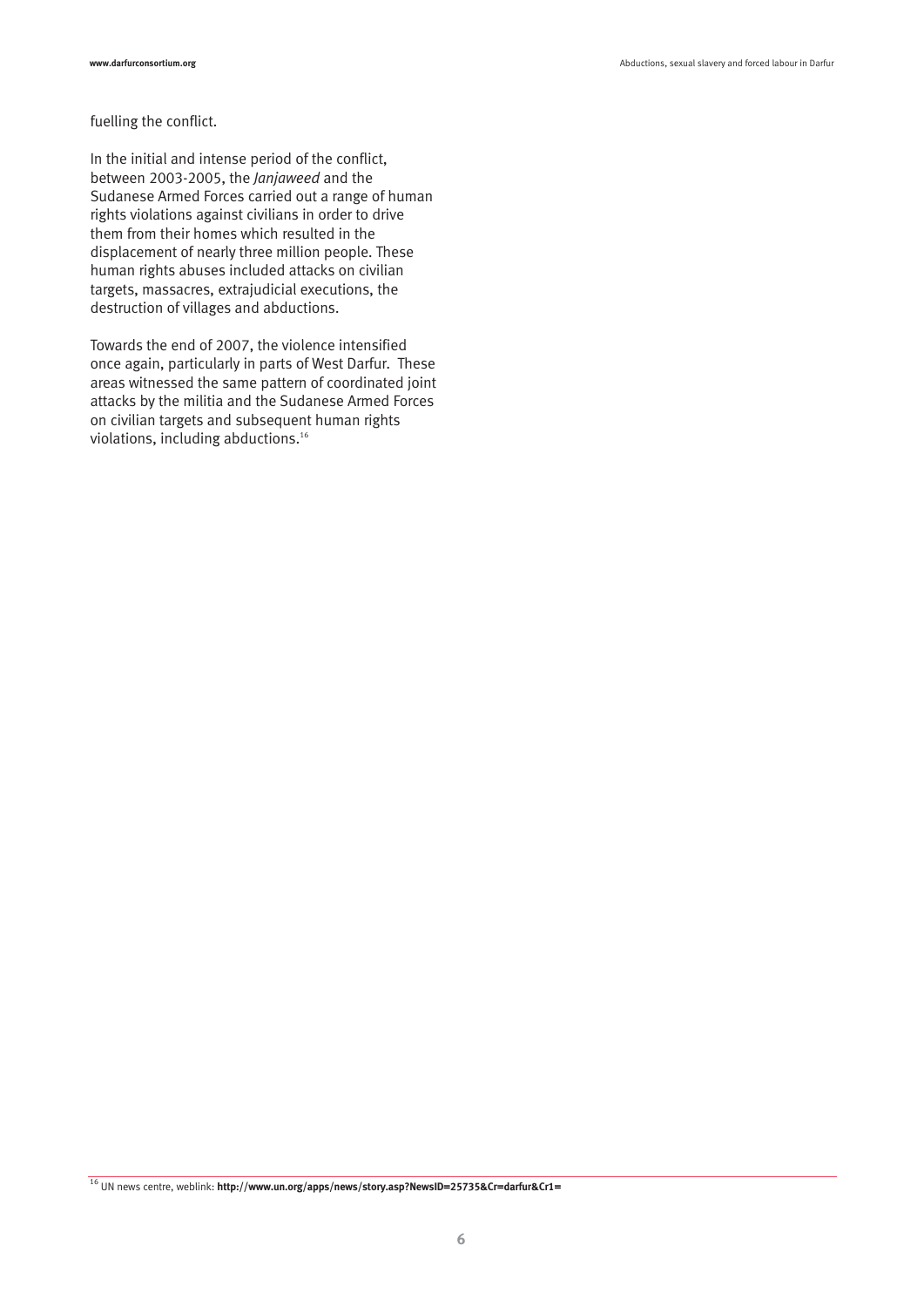# 4. The pattern of abductions in Darfur

The Report of the United Nations High Commissioner for Human Rights on the Abduction of Children in Africa defined abduction as follows:

**"Abduction is the removal, seizure, apprehension, taking custody, detention or capture of an individual temporarily or permanently by force, threat or deception for involvement in armed forces or armed groups, for participation in hostilities, for sexual slavery and forced labour."17** 

While, this definition was given in the context of looking at the abduction of children in Africa, it is equally appropriate to apply it to the abduction of adults too. The victims of abductions are reduced to a situation of slavery as their abductors exercise powers of ownership over them and compel them to provide work or services under the threat of some form of punishment.18 This manifests itself in a variety of ways which are detailed below, but includes sexual slavery through rape and other forms of sexual violence, domestic servitude and forced agricultural labour.

The abduction of individuals belonging to different ethnic groups did take place prior to the current conflict in Darfur and was a manifestation of the tensions between the farmers and the pastoral nomads over resources. However, these abductions were always very limited and were usually quickly resolved by the traditional leaders using administrative powers under what was called the Native Administration system.<sup>19</sup>

When the conflict began in 2003, the number of abductions increased dramatically alongside other human rights violations targeted at civilians. As early as 2004, the United Nations Commission of Inquiry on Darfur noted that:

**"Hundreds of incidents have been reported involving the killing of civilians, massacres, summary executions, rape and other forms of sexual violence, torture, abduction, looting of property and livestock, as well as deliberate destruction and torching of villages."20**

The fact that the *Janjaweed* and other militia were directly supported by the Government and given a free hand to commit all sorts of abuses with impunity took the violence to an entirely new level. The scale of the abductions and other human rights violations and the support the militias received from central Government meant the local authorities no longer had the powers to resolve these conflicts at an administrative level.

Nearly all of the abduction cases documented during this research have been carried out by the *Janjaweed*, the Popular Defence Forces (PDF) - another government backed militia - the Sudanese Armed Forces or other unidentified militia. $^{21}$  The victims are almost exclusively from African ethnic groups, the majority being women and children from the Fur, Massaliet or Zaghawa groups. However, there are also significant variations in how abductions take place, what happens to the victims and how long they are held, all of which are examined in more detail below.

### **4.1 Abductions and disappearances**

The researchers carried out interviews in West Darfur with relatives and witnesses of seven different cases of abduction involving nine individuals who have subsequently disappeared.<sup>22</sup>

The abductions took place between May 2003 and December 2006 during attacks on their villages which

<sup>16</sup> UN news centre, weblink: **http://www.un.org/apps/news/story.asp?NewsID=25735&Cr=darfur&Cr1=**

 $17$  United Nations High Commissioner for Human Rights, 8 February 2006. Weblink:

**http://daccessdds.un.org/doc/UNDOC/GEN/G06/106/63/PDF/G0610663.pdf?OpenElement**

 $18$  The 1926 Slavery Convention defines slavery as "the status or condition of a person over whom any or all of the powers attaching to the right of ownership are exercised". The 1930 ILO Convention on Forced Labour defines forced labour as "all work or service which is exacted from any person under the menace of any penal-

ty and for which the said person has not offered himself voluntarily".<br><sup>19</sup> These administration powers were used to resolve problems and maintain peace between the different ethnic groups. For further information, see Mo 2004, weblink: **http://www.steinergraphics.com/pdf/darfur\_screen.pdf#page=85**

<sup>20</sup> The UN International Commission of Inquiry, October 2004, *Report of the International Commission of Inquiry on Darfur to the United Nations Secretary General*, manumal Co.<br>page 54. **At www.un.org.**<br><sup>21</sup> The and

**<sup>21</sup>** The only exception to this is a number of abductions involving the recruitment of children as combatants by the SLA, JEM and the Chadian insurgency. For more details see section 4.4 Child abductions.

 $^{22}$  These abductions would constitute enforced disappearances which is defined as "the arrest, detention, abduction or any other form of deprivation of liberty by agents of the State or by persons or groups of persons acting with the authorisation, support or acquiescence of the State, followed by a refusal to acknowledge the deprivation of liberty or by concealment of the fate or whereabouts of the disappeared person, which place such a person outside the protection of the law." (Article 2 of the International Convention for the Protection of All Persons from Enforced Disappearance).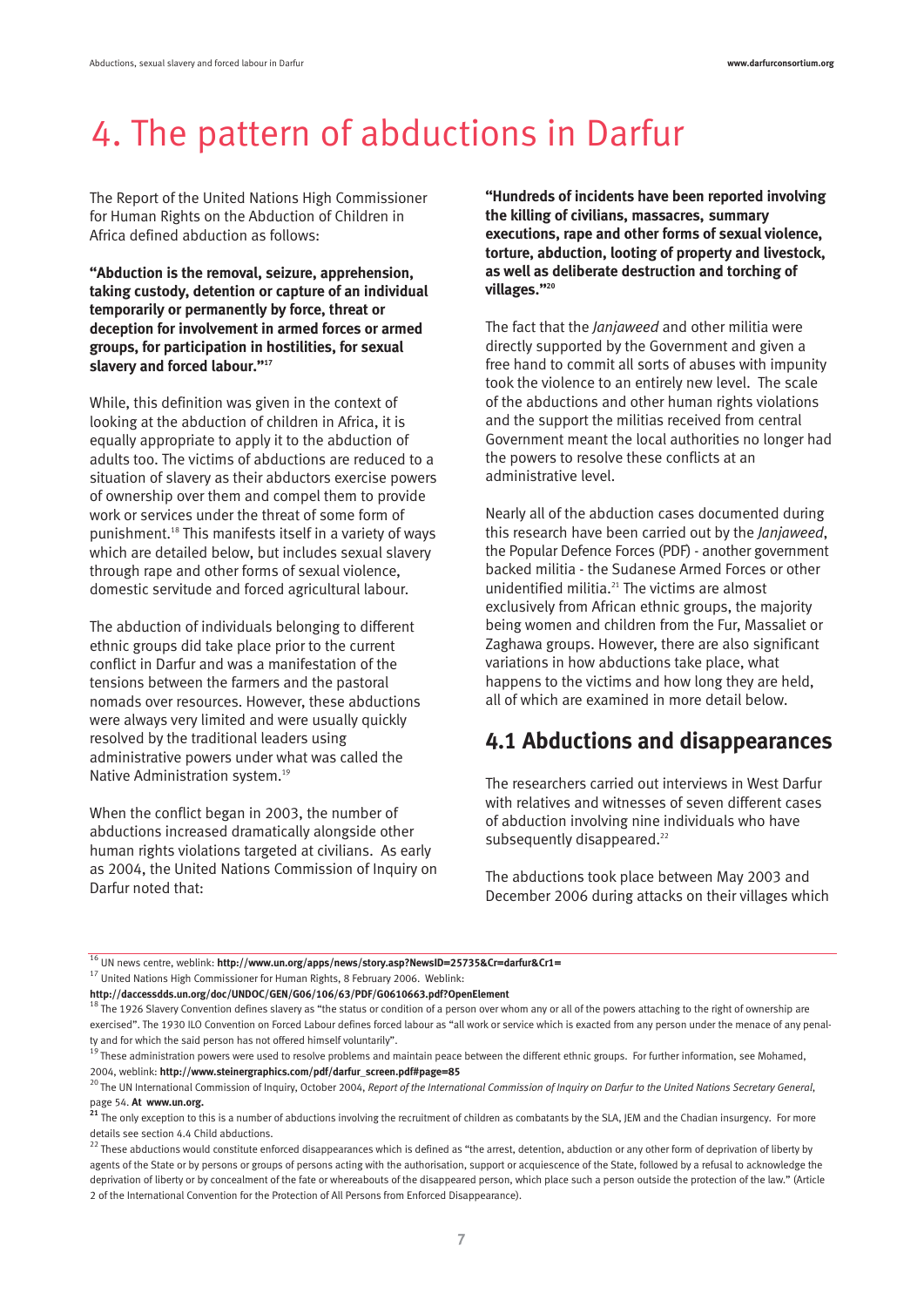**www.darfurconsortium.org CONSTANTING Abductions** and forced labour in Darfur

were located in Zari, Sindo-Mukjar, Zuwa, Tama, Dammaya, and Jiwaighain. In all cases the *Janjaweed* militia was responsible for the abductions and in some cases the attacks were carried out together with the Sudanese Armed Forces.

The women and girls who were abducted were aged 4, 16, 17, 18, 25 and 28 respectively. Five of them were from the Fur ethnic group and the other one was Massaliet. The three men who were abducted were aged 21, 35 and 40. Two of them were Fur and the other was from the Burnu ethnic group.<sup>23</sup>

At the time of the interviews, the whereabouts of all of these people remained unknown. It is impossible to prove what has happened to these individuals without locating them or interviewing other people who have had direct contact with them since their abduction. However, based on the evidence collected during this research it is likely that teenage girls and women will have been subjected to rape, sexual slavery and forced labour, while the men will either have been killed or been used as forced labourers.

### **4.2 Abductions, sexual slavery and forced marriage**

The report of the UN International Commission of Inquiry on Darfur (2004) found that *Janjaweed* militiamen and government soldiers were responsible for the abduction, confinement and rape of women in cases that the Commission investigated in Tawila, North Darfur, and in Maallag, Mangarsa and Kanjew in West Darfur.<sup>24</sup>

The Commission also documented further cases of women and girls being abducted, detained and subjected to repeated acts of sexual violence in the area surrounding El- Geneina, Mukjar, Disa and Silea in West Darfur, Kutum in North Darfur, and in Kailek, South Darfur.<sup>25</sup>

Several human rights organisations issued reports in 2004-05 which supported the UN Commission's findings that women and girls were systematically subjected to abduction, rape and sexual slavery in Darfur.26 Darfur Consortium's research confirms these findings, but also provides additional information relating to the nature of these abductions which it is important to highlight.

The majority of abductions of women documented in Darfur Consortium's research were carried out during *Janjaweed* attacks on civilian villages, often in cooperation with the Sudanese Armed Forces. Women and young girls are also vulnerable to abductions when they are compelled to leave their IDP camps to search for water and firewood. However, in some cases the militias also came directly into the IDP camps and carried out abductions.

In one incident, 21 people (14 men and seven women) were abducted from the Shaddad IDP camp in October 2005. A woman who managed to escape described what happened to them:

**"They used us like their wives in the night and during the day time we worked all the time - preparing food, collecting firewood and fetching water from nearby. The men they abducted with us were used to look after their livestock. We worked all day, all week with no rest. I believe those who I left behind are still doing the same work."** 

This woman was only able to escape after three months and even then under circumstances which meant that she had to leave behind her six month old baby. She is still traumatised by her experiences. $27$ 

Another woman described how she had been abducted along with 12 other people (seven women, three men and three children) in October 2005, from the administrative districts of Daim Mayyo, Tama and Jiwaighain in West Darfur. These abductions took place when the *Janjaweed* militia attacked their homes, looted their belongings and killed many civilians. After their abduction, all the women and girls were repeatedly raped. In addition to this they were forced to perform different types of unpaid domestic work for the militia in the camp. None of the detainees were allowed to leave, but the woman who provided this information managed to escape after two months and find her way to Deraig IDP camp where she was interviewed.<sup>28</sup>

The interviews highlight that women and girls are subjected to forced labour (cooking, fetching water, domestic work, etc.) as well as sexual violence after their abduction. The testimonies also reveal that men are abducted in attacks on villages or IDP camps. These men are either compelled to provide forced labour (see below for more details) or are killed by the militias.

<sup>&</sup>lt;sup>23</sup> Information gathered during interviews for this study.<br><sup>24</sup> The UN International Commission of Inquiry, *op. cit.*, page 103.

<sup>&</sup>lt;sup>25</sup> The UN International Commission of Inquiry, op. cit., page 89.<br><sup>26</sup> See Human Rights Watch, *Sexual Violence and its Consequences Among Displaced Persons in Darfur and Chad, 2005; MSF, The Crushing Burden of Rape: Sex Violence in Darfur*, 2005 downloadable from: **http://www.doctorswithoutborders.org/publications/reports/2005/sudan03.pdf** and Amnesty International, *Darfur: Rape as a weapon of war: sexual violence and its consequences*, 2004 at: **http://www.amnesty.org/en/library/info/AFR54/076/2004**

 $\sqrt{2}$  Interview at Shaddad IDP camp, August 2007.

<sup>&</sup>lt;sup>28</sup> Interview at Deraig IDP camp, August 2007.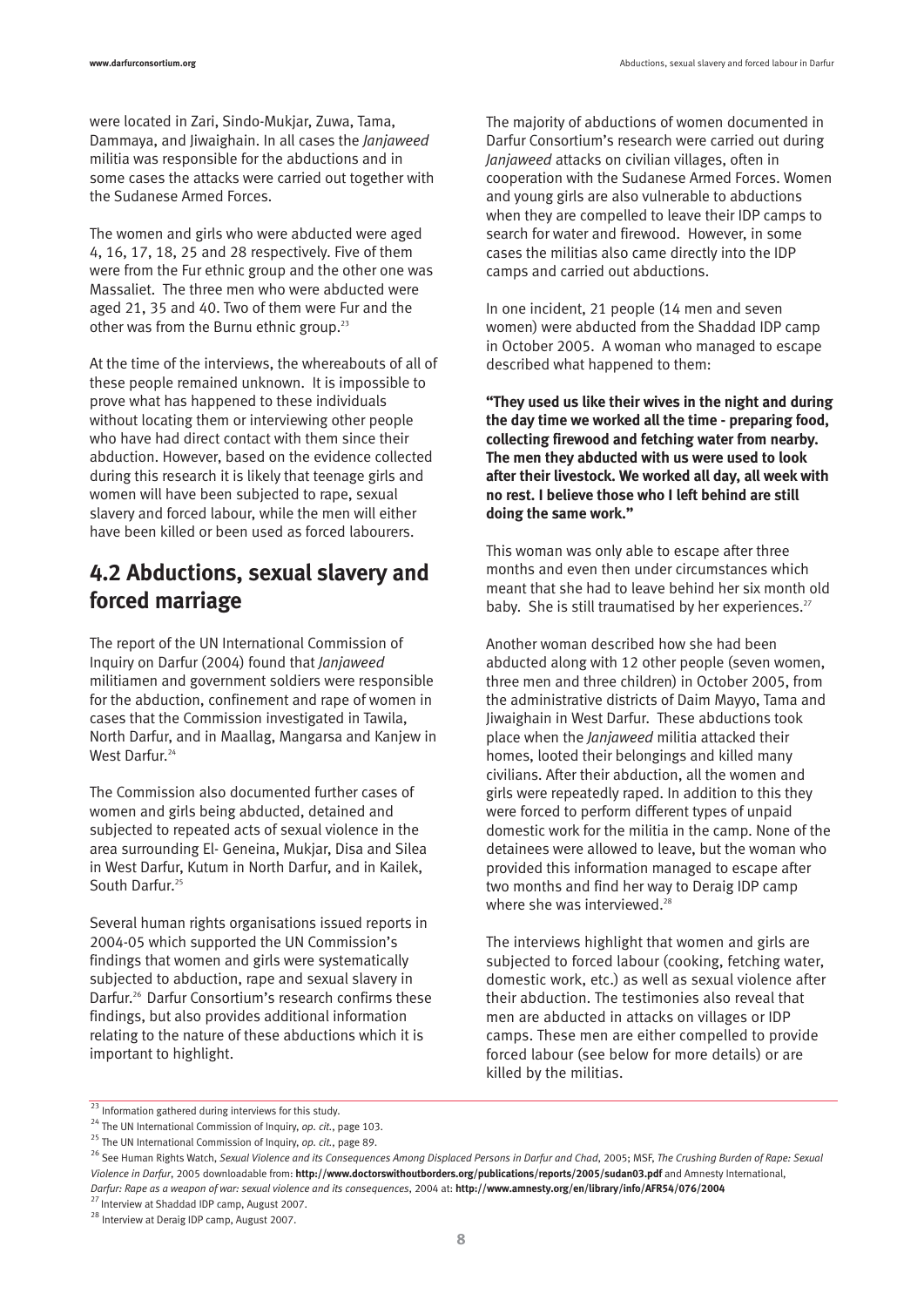The length of time that women and girls are held in the *Janjaweed* camps varies considerably, with some being released after days or weeks and others only escaping after a number of months or even years.

In one case, around 50 female students aged between 13 and 15 years old were abducted by the *Janjaweed* in Tawila and surrounding villages in North Darfur after attacks in February 2004. These girls were taken to a camp in Tina, near Al Fasher, where they were repeatedly gang-raped for one week and then released.<sup>29</sup>

However, in another case a woman testified that she was held for nearly two years after her abduction. During this time she was raped and forced to cook and do domestic chores for her captors. She said she had to work all day, seven days a week. Eventually she got pregnant and had a baby as a consequence of her continued sexual slavery. This woman had received no medical assistance at the time of the interview even though she was clearly traumatised by her experiences and in need of professional counselling.30

It should also be stressed that the abduction and sexual slavery of women and girls has not stopped and researchers recorded several cases which took place in 2007.<sup>31</sup> For example, on 26 April 2007, *Janjaweed* militiamen attacked a group of women while they were collecting firewood near their village Aradeab. Six women were abducted and taken to Um Andaraba and Farig Abyad, north of Al Geneina, in West Darfur. One of them managed to escape and testified that all the women were subjected to sexual violence and forced to prepare food for the militia every day.<sup>32</sup>

In some cases, abducted women and girls are coerced into forced marriages with their abductors, their abductor's relatives or even with men in a different region of Sudan.<sup>33</sup>

There is little an abducted woman or girl can do to prevent a forced marriage. They have seen other women beaten or killed for trying to resist their captors and most have already been raped. In reality

they have no way of rejecting the status of 'wife' being imposed upon them. These marriages are not formal in the sense of having an official marriage certificate, but a marriage is recognised as legal under Islamic Sharia law<sup>34</sup> and by the local community as long as the women's consent is guaranteed and there are two witnesses to testify to the marriage. Even if the woman refuses the marriage, the witnesses (who are also her captors) will testify that she agreed to be married.

It is not unlikely that many of the women who were abducted and disappeared (see above) have ended up in forced marriages. For example, in one case a group of women were abducted as they were returning to their village in February 2006. Sometime later a man came to Habillah marketplace in West Darfur on a donkey which had been owned by one of the abducted women. The man was subsequently arrested by the police and in the course of being interviewed he provided information regarding the abduction, including the fact that one of those taken, a 17 year old Massaliet girl, had been forcibly married to a Sheik from one of the *abbala* (camel herding) groups that live in the area.<sup>35</sup>

The research also identified several cases in which abducted women and girls were moved outside of Darfur, mainly to the capital, Khartoum, where they were forced to act as a wife to a man that they did not know. This relationship would involve them carrying out unpaid domestic work and being treated as the sexual property of the man to whom they were given.

One such case came to the attention of a lawyer in a court in Kalakla, South Khartoum in which he was working. In February 2007, a member of the Popular Defence Forces (PDF) came to the court to get a marriage certificate and then tried to leave when he was asked about his wife and when the wedding took place. The lawyer who witnessed the incident managed to meet the woman and learned that she was part of a larger group of women who had been abducted in Darfur and then brought to the capital where they where distributed among the members of PDF militia.<sup>36</sup>

<sup>35</sup> Interview at El Geneina, March 2007.

 $^{29}$  Interview in Al Fasher, 14 March 2007. This incident was also reported by the United Nations, although they stated that around 35 girls were involved.<br><sup>30</sup> Interview at Abu Shauk IDP camp, June 2007.

 $31$  As recently as 5 November 2008, UNAMID documented a case of two girls aged 11 and 12 and three women who were gang-raped by men wearing military uniforms in Sudan's Darfur region. Reuters, 5 November 2008, weblink: **http://www.alertnet.org/thenews/newsdesk/L5685684.htm**

<sup>&</sup>lt;sup>32</sup> Interview at Abu Shauk IDP camp, May 2007.

<sup>&</sup>lt;sup>33</sup> Forced marriage was recognised as a prosecutable crime during periods of armed conflict at the Ad Hoc International Criminal Tribunal for the Former Yugoslavia (*Prosecutor v. Kvocka et al.*) and, more recently, the Appeals Chamber of the Special Court on Sierra Leone concluded that acts of forced marriage amount to a crime against humanity. For more information see: **www.sc-sl.org/Press/pressrelease-022208.pdf.**

<sup>.&</sup>lt;br>Sharia law is an Islamic justice system that derives from a combination of sources including the Koran, the Hadith (the sayings and conduct of the prophet Muhammad) and fatwas (the rulings of Islamic scholars by which all aspects of a Muslim's life are governed).

<sup>&</sup>lt;sup>36</sup> Interview conducted with the lawyer in August 2008.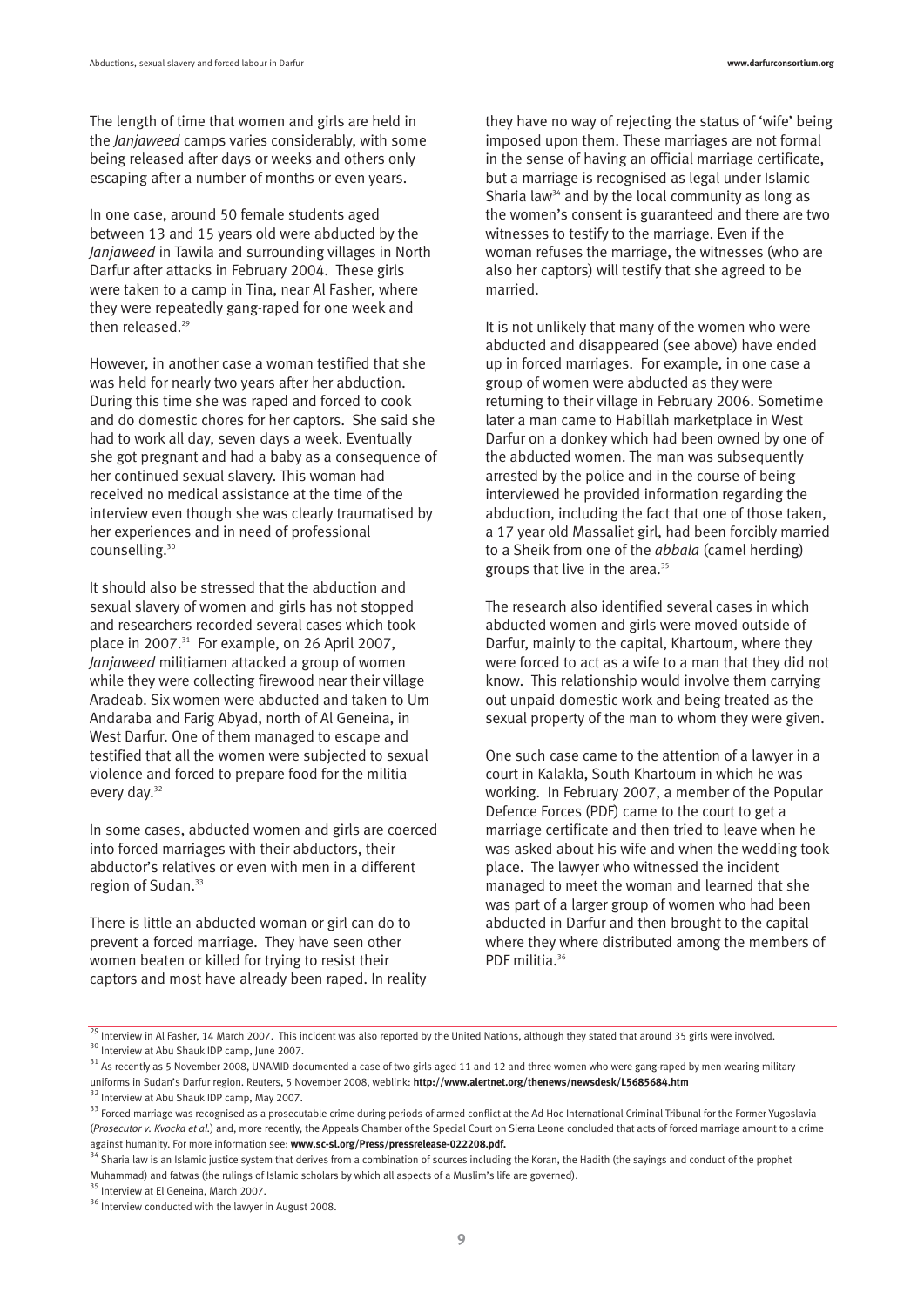A similar case was documented in which 16 girls from Garsila in West Darfur were abducted in 2006 by the PDF and then transported to the area of Albutana in east Sudan. This case came to light when one of the girls was admitted to the hospital in a village called Village 40 because of the repeated acts of sexual violence for which she required medical treatment.

She stayed in the hospital until her treatment was finished and in this time her story reached a lawyer. The girl told the lawyer how she was one of 16 girls who had been abducted from Darfur, brought to the east of Sudan and forced into marriage. The lawyer then filed a case on her behalf against charging the people who were keeping her with abduction.

The case was referred from Village 40 to Medani's Criminal Court, in central Sudan. Officials in the Medani court then tried to argue that they did not have the authority to examine this case and that it should be referred to the special courts in Darfur, Al Fasher and Nyala, and dealt with there. The girl's lawyer insisted that the Medani court had the authority to deal with the case in question and the case was allowed to proceed. However, when a date had been set for the next session of the trial the sitting judge was transferred. He was replaced by a new judge who informed the lawyers that the 'accused parties' had been married to each other and therefore there was no case to answer since the marriage was consensual. The Judge dismissed the case in December 2007.

Secondary sources confirm this pattern and in at least one instance cite the direct involvement of the Sudanese army in these abductions. One source quotes two separate incidents, which took place in different locations and a year apart, in which a woman and a girl testify that they were abducted and raped by soldiers from the Sudanese army in West Darfur and then airlifted to Khartoum to serve as wives for government soldiers.

In the first case, a 21 year old woman was seized by government soldiers when they attacked her village, Jartage, in 2003. During the attack she and many other women tried to hide in nearby bushes, but were caught. She said: **"Each of us was raped by between three to six men…One woman refused to have sex with them, so they split her head into pieces with an axe in front of us."** The woman described what happened when the soldiers tried to force them onto a truck:

**"I refused, so one of them hit me with a cane, broke my rib, then threw me in. They took 43 of us in land cruisers and drove for two days without food or water…In the middle of the night we reached a place with lights and they put us directly on a huge airplane. I thought they'd kill me…There were girls from other villages, I knew about 10."**

The woman said that when they arrived at a base in Khartoum the soldiers were given money. After that **"each woman was given to a soldier, now I do not know where any of them are. I was given to an Arab soldier, taken to his house and locked inside. Every night he used me like a wife. For two months I did not see the outside."** She eventually escaped and went into hiding on the outskirts of Khartoum.

In a separate incident a 14 year old girl recounted a similar story in which she was abducted from the village of Mokjar by government soldiers and *Janjaweed* who threatened to kill her if she did not go with them. She was then taken to an airfield, where there were about 25 girls from different areas. **"They put us all on two planes, each with about 100 soldiers and in Khartoum we were all taken to a place along the Nile and raped at gunpoint."** After that she was handed to a soldier as his wife.<sup>37</sup>

These accounts were corroborated in private by UN and Sudanese officials. A senior politician in Khartoum who wanted to remain anonymous said: **"The army captured many children and women hiding in the bush outside burnt villages,…They were transported by plane to Khartoum at night, and divided up among soldiers as domestic workers and in some cases wives."**<sup>38</sup>

## **4.3 Abductions and forced agricultural labour**

The research has documented many cases in which men, women and children have been abducted and used to provide free agricultural labour in areas controlled by the *Janjaweed* militia in West and South Darfur.

There is substantial evidence which indicates that many hundreds of people are being held in areas controlled by the *Janjaweed* where they are forced to farm land, tend animals and harvest crops for the benefit of the militia and their families. They are not paid for this work and they are not allowed to leave these areas.<sup>39</sup>

<sup>37</sup> Joffe-Wal, B., *Darfur Women 'Kept as Sex Slaves after Kidnap by the Sudanese Army*', Sunday Telegraph, London, 19 September 2004. Weblink: **http://www.telegraph.co.uk/news/worldnews/africaandindianocean/sudan/1472135/Darfur-women-'kept-as-sex-slaves-after-kidnap-by-the-Sudanese-army'.html** <sup>38</sup> Joffe-Wal, B., *op.cit.* 19 September 2004.

<sup>&</sup>lt;sup>39</sup> Information gathered during interviews for this study 2006/2007.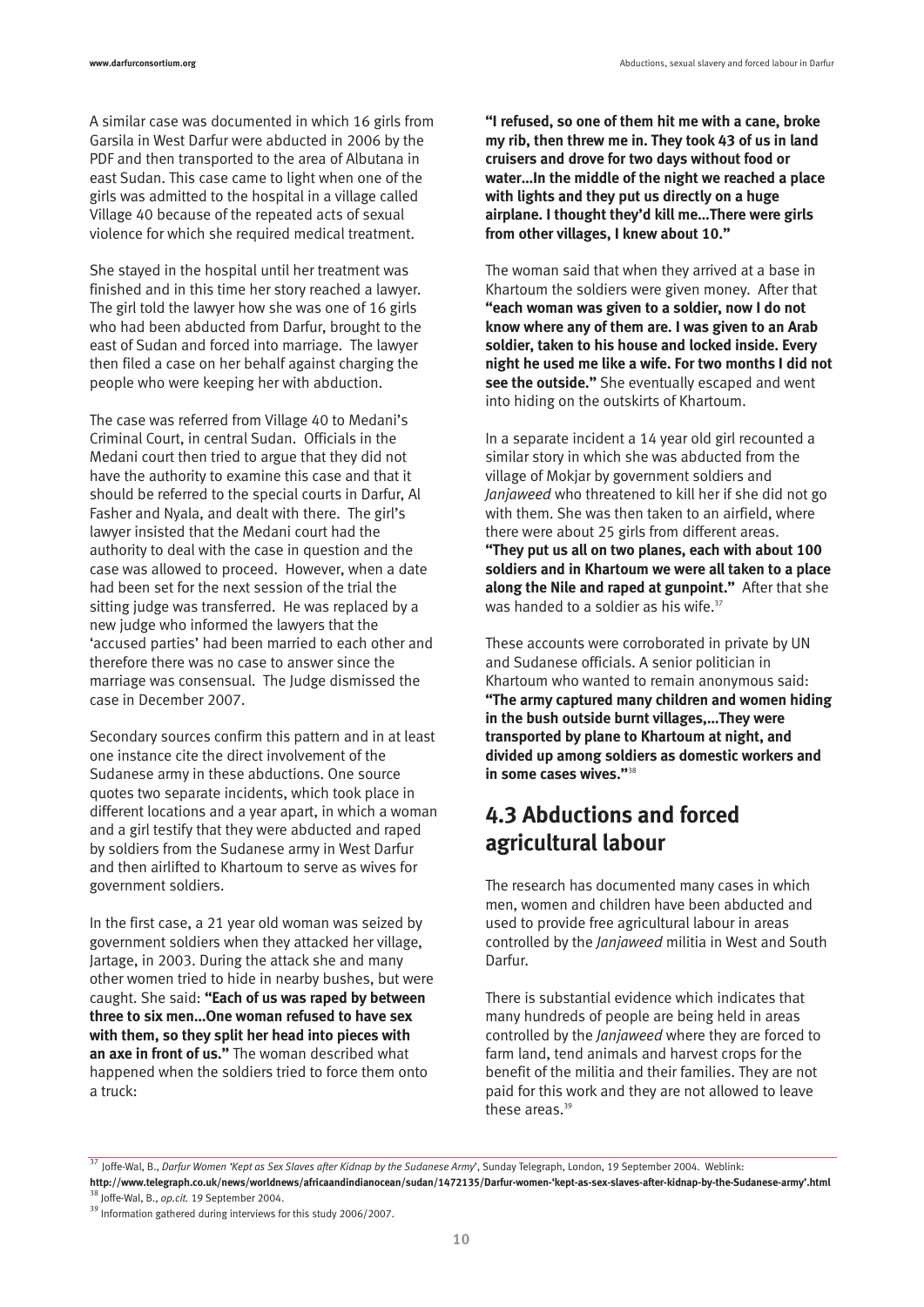The areas affected are those which are more fertile and have historically been more productive. The *Janjaweed* have little knowledge of farming or tending farm animals and are therefore dependent on local expertise which they exploit through forced labour.

This practice occurs mostly in West Darfur and areas affected include Alginaina, Zalinjai, Wadi Salih (formerly Garsila), the areas of east Dilaij, Wara, Beida, Daringa and Genyo. There are also reports of abductions and forced labour from around Zalinjai, particularly the area of Shedi, around Coroly, Bundisi and Um Dukhun, Kubra, Dunbar, to the east of Zalinjai, and in the area extending from Wadi Toro to Abata.40 This practice has also been identified in the area of Tuwal, near Buram in South Darfur and in Kabkabiya, Saraf Umra and Alsiraif Banu Hussain in North Darfur.

In Abu Shouk IDP camp, 12 boys were identified who had been abducted between 2003 and 2004 and forced to do farm work by the militia. One of the boys explained in detail how he was made to look after livestock which had been looted by the *Janjaweed* during attacks on civilian villages.

**"When they captured me, they beat me regularly, and they ordered me to look after their animals, they were treating me and the other boys very badly, they kept telling us that we are not human beings and we are here to serve them, I also worked on their farms."**

The boys also stated that there were many hundreds of abductees in Kabkabiya, Saraf Umra and Alsiraif Bani Hussain, all of which are controlled by the *Janjaweed*. <sup>41</sup> This was corroborated in other interviews which were carried out in a different location, but in which the interviewees confirmed the presence of abductees in these same locations.<sup>42</sup>

In early 2006, a man was abducted from the Uttash IDP camp and was taken to the village of Bidair, which is a well-known stronghold of the *Janjaweed*, to carry out forced labour for the militia. Information collected during interviews indicates that the man is still being held there.<sup>43</sup>

In February 2007, two other men, aged 25 and 27, were also attacked and abducted by militiamen while returning from Kass to their village in South Darfur. They were taken to Mistreha western Kabkabiya,

which is controlled by the *Janjaweed*. The men were forced to grind millet and do other work every day, seven days a week. If they stopped working they were beaten. One of the men said "We were beaten and called names, we were made to take care of the camels and grind millet." They only managed to escape after 16 months.<sup>44</sup>

In another case, a 21 year old Fur man was abducted by the *Janjaweed* in October 2005 from Kilo village in South Darfur. He and other abductees were taken to a place called Adowa where they had to provide forced agricultural labour. He managed to escape after two years and was able to list by name some of the abductees who continue to be held in detention in Adowa.

**"I left more than 20 abductees behind, during the period of abduction I and the other abductees were used to look after our abductors' livestock and do farming work... the abductees were from Jouroof, Haraza, Kilo, Taringa, Orshinga and Sidada villages in South Darfur."** <sup>45</sup>

While the cases cited above refer to the abduction and forced labour of boys and men, it should be stressed that girls and women are also detained in these areas and forced to provide free agricultural labour for the *Janjaweed* and prepare food for the militia. As documented in other cases of abduction, these women and girls are extremely vulnerable to repeated acts of rape and sexual slavery.

### **4.4 Child abductions**

As has been documented above, girls are frequently abducted for the purposes of sexual slavery and forced marriage. Boys are also abducted and primarily used for looking after livestock and other agricultural work. In both cases these children may also be obliged to carry out domestic work for their abductors.

However, the research has also found cases in which children were abducted and taken to cities specifically to perform forced domestic work in other people's homes, including washing clothes, ironing and cleaning. These children are not allowed to leave the houses, do not receive any education and are not paid for the work they do.

<sup>40</sup> Information gathered during interviews for this study 2006/2007.

<sup>41</sup> Interviews at Abu Shauk IDP camp, June 2007.

<sup>42</sup> Interview in Al Fasher, North Darfur, February 2007.

<sup>43</sup> Information gathered from interviews conducted in 2007 and 2008 in South and West Darfur.

<sup>44</sup> Interview at Kass, May 2007.

<sup>45</sup> Interview at Nyala October 2007.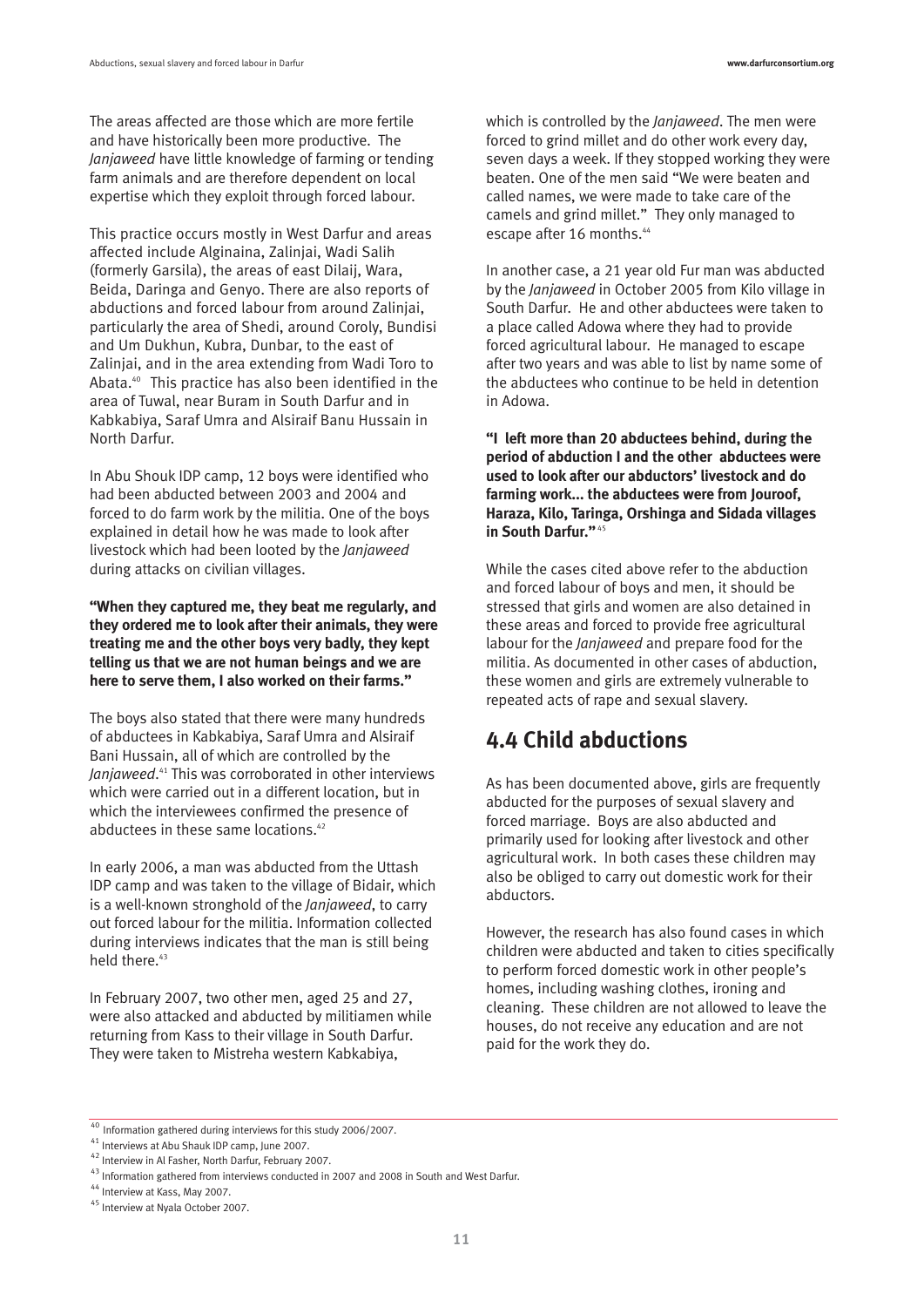One family who were interviewed in Alsalam camp explained how their child was abducted when he was eight years old during a *Janjaweed* attack on Korma in August or September 2005. The family found out that their son had been taken to Kabkabiya and was being forced to do domestic work for an Arabic speaking family. The abducted boy's family reported the case to the local Sheik and the police, but the police showed no interest in investigating the matter. The boy was still being held in Kabkabiya at the time of interview.<sup>46</sup>

In another case, a boy from the Fur ethnic group was abducted in South Darfur and brought to Khartoum in December 2007 by an officer in the Sudanese army. The boy was detained in the officer's house and forced to do domestic work for him:

**"I was the first to get up and the last to go bed. Normally I woke up very early, about 5.00am, cleaned the house, washed the dishes, and then washed clothes and ironed them. I worked all day. I was so tired and then one day I managed to escape as they left the door open. I walked and walked until I saw some people in a shop who looked like the people from Darfur."**

The shop was for washing and ironing clothes and was run by people from Darfur. One of the men in the shop was also Fur and he put the boy in touch with a lawyer. The lawyer contacted some organisations which worked with children and eventually they managed to reunite the boy with his family.<sup>47</sup>

Most of the armed groups in Darfur have been involved in recruiting and sometimes abducting children in order to use them as child soldiers. In his August 2006 report on children and armed conflict in Sudan, the UN Secretary-General reported that the SLA, the *Janjaweed* and the Chadian insurgency were all involved in abducting or recruiting children to use as combatants.<sup>48</sup> On 2 February 2007, Radhika Coomaraswamy, the UN Special Representative to the Secretary-General on Children and Armed Conflict, noted after a visit to Sudan that there **"is recognition in Sudan at the official level of the problems of child recruitment and sexual violence"**. She added that: **"Independent monitors have pointed out to us through verified data that child recruitment is increasing in Darfur and that all parties to the conflict engage in child recruitment."** <sup>49</sup>

Human Rights Watch researchers in North Darfur photographed child soldiers with the SLA at rebel checkpoints in July and August 2004 and have received eyewitness accounts that the JEM is also using child soldiers.<sup>50</sup> UN field monitors also reported that 13 boys confirmed to them in May 2007 that they had been recruited by the JEM and were being used as combatants.<sup>51</sup>

49 Reuters, 2 February 2007, weblink: **http://www.alertnet.org/thenews/newsdesk/IRIN/a95a529d2e11b6edad20c0d6c69d8aeb.htm**

<sup>46</sup> Interview at Alsalam IDP camp, June 2007.

<sup>47</sup> Interview in Khartoum, March 2008

<sup>48</sup> United Nations, *Report of the Secretary-General on children and armed conflict in the Sudan*, August 2006, S/2006/662.

<sup>50</sup> Human Rights Watch, *Sudan: If We Return, We Will be Killed*, November 2004.

<sup>51</sup> Report of the Secretary General to the UN Security Council, September 2007. Quoted in the International Herald Tribune, *Children in Sudan still being recruited to fight, face other abuses*, 14 September, 2007.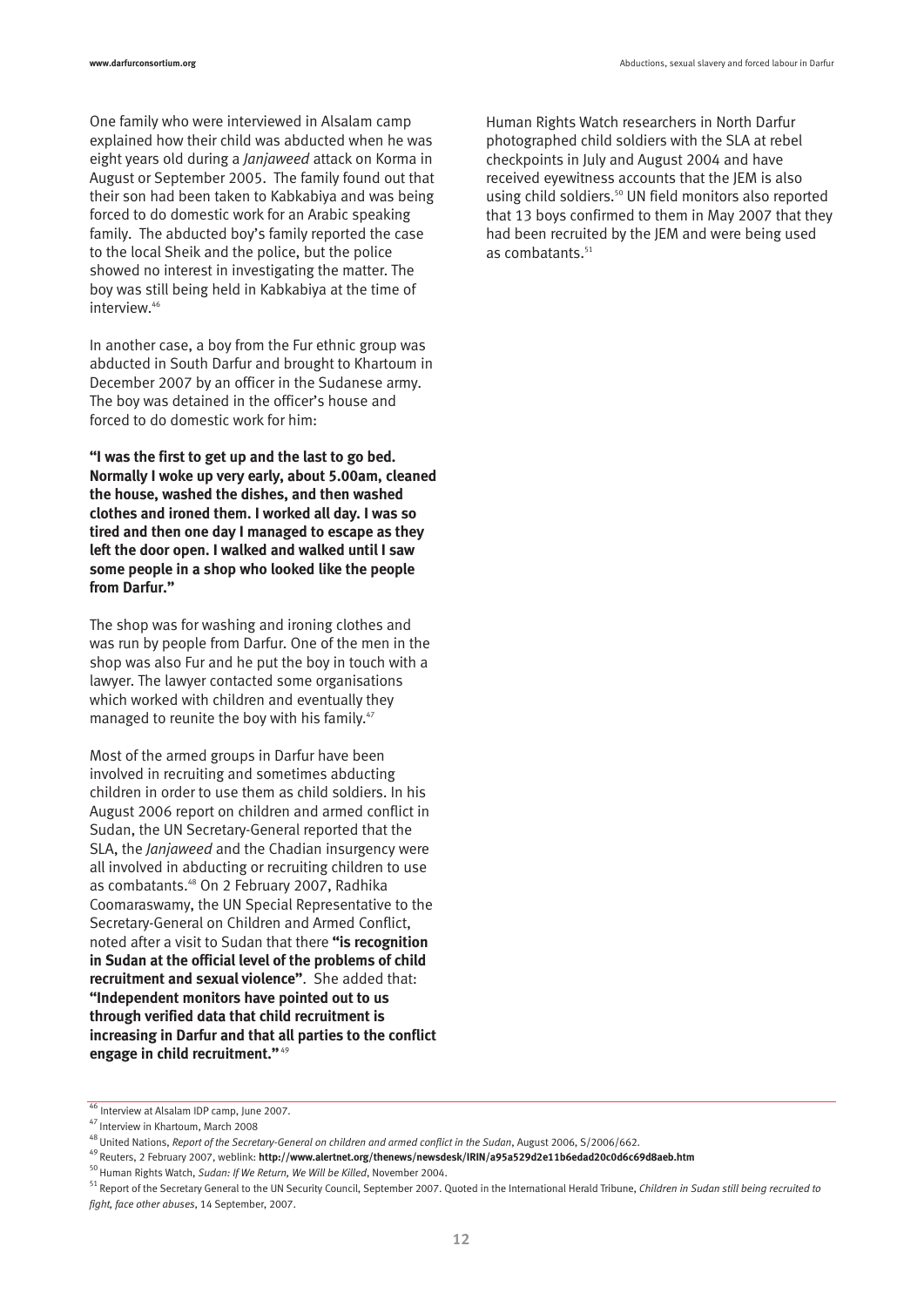# 5. Addressing the issues behind abductions in Darfur

### **5.1 Ethnicity, human rights violations and land**

As has been mentioned earlier, the ethnic tensions between the generally settled African groups like the Fur, Zaghawa and Massaliet and the Arabic speaking nomadic groups, do pre-date the current conflict in Darfur. However, the Government of Sudan's strategy of mobilising and arming the Arabic speaking groups into the *Janjaweed* and then providing them with active support to carry out attacks on civilian targets led to systematic and widespread human rights violations which had not been seen in the region before.

The issue of land ownership is an integral part of the conflict in Darfur. Many regions of Sudan have traditionally been populated by certain ethnic groups and this is reflected in the names of these region. For example, Darfur, Dar Hamar, and Dar Massaliet – Darfur literally means home (Dar) of the Fur.

The Government of Sudan provided the *Janjaweed* with the political and military support to allow them to seize control of land and other natural resources that belonged to African ethnic groups. Abductions, torture, extrajudicial executions, the destruction of villages and other human rights abuses were all part of this strategy. Once the local population had been displaced from their land it was then occupied by the *Janjaweed* and other, mainly nomadic, Arabic speaking groups.

Information gathered during the research indicates that some of the groups occupying land are foreign nationals. These people are Arabic speaking nomads who come from Chad, Niger, Mali and Cameroon. They have been actively encouraged by the *Janjaweed* to migrate to Darfur to settle and local people have been displaced from their land to allow this to happen. Several sources allege that these migrants have been given Sudanese identity documents, but the research was not able to confirm this.

The process described above is illustrated in the example of Tawila. This area was subjected to repeated attacks which were accompanied by

abductions and other human rights violations. As a result most of the original inhabitants fled their homes, with many being displaced to villages further away or to IDP camps. The *Janjaweed* then completely cleared the area of any remaining people and extended its attacks to neighbouring villages and IDP camps causing secondary displacement and depopulating an even larger area of land. These areas were then occupied by the *Janjaweed* and other Arabic speaking ethnic groups, including some who came from other countries.

The displacement of the local population of African ethnic groups like the Fur, Zaghawa and Massaliet from their lands and their replacement by Arabic speaking ethnic groups is at the heart of the conflict. The issue of land ownership is therefore going to be a crucial part of any peace process and if it is not adequately addressed it has the potential to be a source of continuing conflict in the future.

### **5.2 The absence of civilian protection**

In Darfur, the Government of Sudan has not only failed in its responsibility to protect its own citizens from human rights violations, but it also bears a direct responsibility for many of the abuses which have taken place.

As has been previously outlined, it was the Government of Sudan which supported the *Janjaweed* and PDF militias. The Government gave these groups full licence to establish their control over Darfur by force, including by attacking civilian targets and committing grave human rights violations, such as abductions. The Sudanese Armed Forces have provided direct military support for these actions, as has been well documented by the United Nations and various other sources.

In the absence of State protection and with traditional mechanisms for conflict resolution left completely impotent by the scale of the violence, civilians have been left to suffer the consequences of the violence. An estimated 4.5 million people have been directly affected,52 with some 2,000 villages totally or partially destroyed and around 300,000 people killed.<sup>53</sup>

<sup>52</sup>**http://www.irinnews.org/Report.aspx?ReportId=77809**

<sup>&</sup>lt;sup>53</sup> The UN High Commissioner for Human Rights highlighted in a report on 20 March 2008 that attacks by pro-government militia on civilians have continued in January and February 2008 in West Darfur and constituted "violations of international humanitarian and human rights law". It noted that more than 100 people had been killed and some 30,000 driven from their homes in the attacks. Weblink: **http://www.reuters.com/article/latestCrisis/idUSL20508924**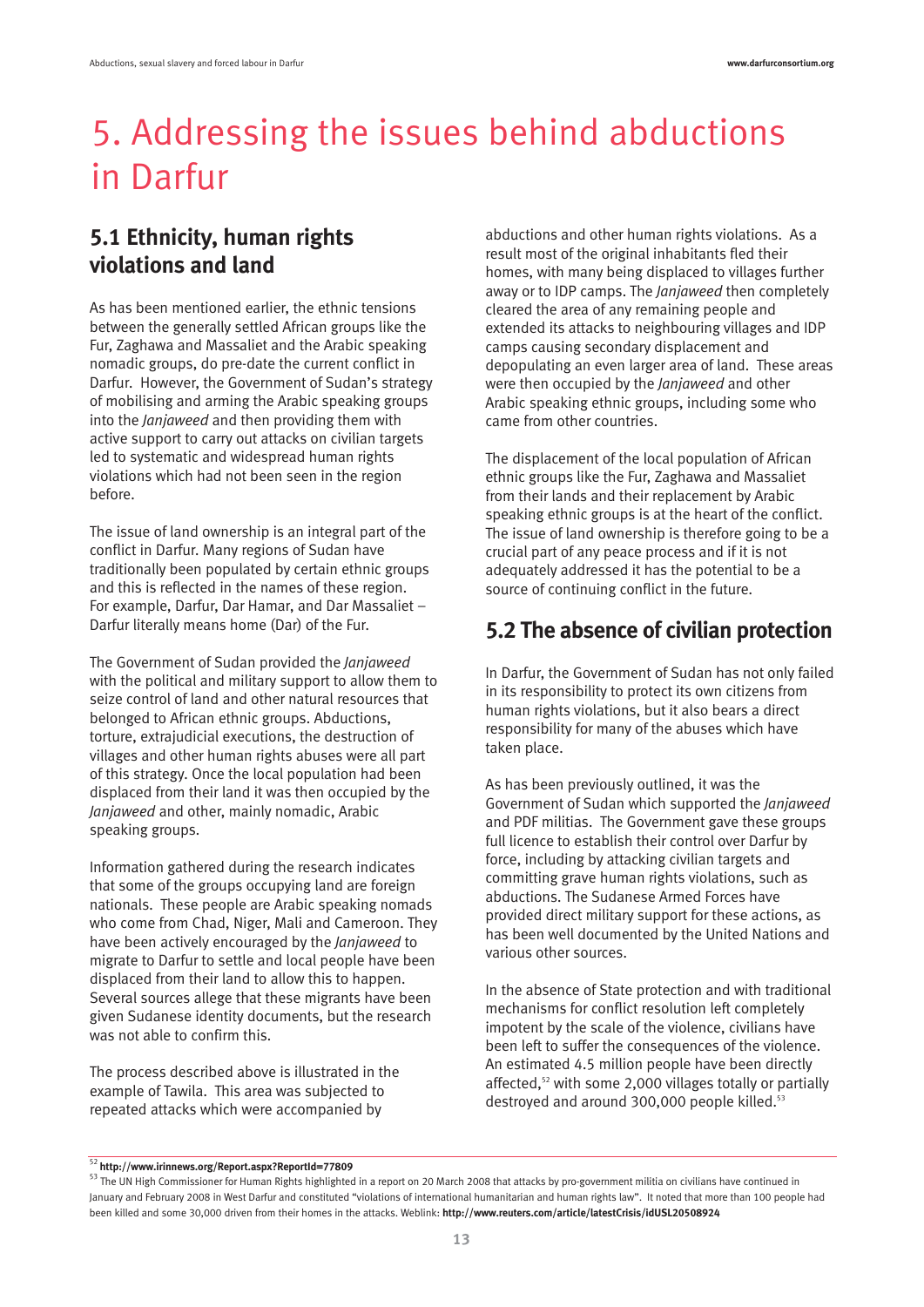The inevitable consequence of this violence and the failure of the Government to protect its citizens was that people were forced to flee their homes and go to IDP or refugee camps. Nearly three million people have been either internally displaced or have crossed the border to seek refuge in the Republic of Chad, but their security has not been guaranteed in either place.54

The political instability in Chad has also affected the security situation in Darfur. The Chadian armed insurgency has a presence in Darfur and Sudanese militias operate in Chad. This means even those refugees who crossed into Chad are still vulnerable to attacks from either of these groups.<sup>55</sup>

Civilians who have been displaced to IDP camps inside Sudan are even more at risk as these camps are in "designated areas" which have been chosen by the Sudanese Government and are often located near militia strongholds, making them intrinsically unsafe.

Some IDP camps, like those in West Darfur, have been the subject of joint attacks by Sudan's Armed Forces and the militias. Abductions have taken place during these attacks, as has been cited in some of the testimonies above. On 25 August 2008, UNAMID reported violent clashes in Kalma IDP camp, near Nyala, in South Darfur, when military and police units of the Government of Sudan forcibly entered the camp to execute a search warrant for weapons and drugs allegedly in the camp. UNAMID investigated the incident and "obtained concrete evidence of the death of 31 IDPs, among them seven children, 10 women, and 13 men, aged 11 to 60, who were buried in Kalma".<sup>56</sup> The displaced communities are trapped in the camps as they have nowhere else to go. Their land has been occupied and many of them no longer have homes to return to.

However, the group of people who are most vulnerable to human rights violations are those who have been abducted and are still detained in areas that are under the control of the militia, particularly in parts of West and South Darfur. These civilians are subject to forced labour and sexual slavery and have no access to protection or humanitarian assistance from international agencies. Individuals who have escaped from these areas estimate that hundreds of people are affected and this figure could even be in

the thousands. Despite their vulnerability, the plight of this group of people has not been highlighted or addressed by the humanitarian or human rights organisations working in Darfur, including the UN and the African Union (AU).

Civilians in Darfur deserve to be protected from abductions and other human rights abuses which are being committed against them. However, while this duty of protection is the responsibility of the Government of Sudan, it has comprehensively failed to do this. This is manifest in its failure to prevent abductions and other human rights violations taking place against the civilian population as well as its lack of action to secure the release of those being held by militias.

In the absence of State protection, it has been left to the AU and UN peacekeeping forces to try and ensure the protection of civilians in Darfur. On 31 July 2007, the UN Security Council passed resolution 1769 to deploy a joint AU and UN force in Darfur. This resolution includes a mandate to protect civilians and to facilitate the free movement of people and humanitarian assistance.<sup>57</sup>

The UN resolution and the emergence of the AU and UN hybrid peacekeeping force - UNAMID - was a response to the fact that the original deployment of African Union troops was insufficiently resourced and supported to fulfil its mandate to protect civilians and support voluntary returns for refugees and IDPs to their original homelands. However, (UNAMID) has also faced major resourcing difficulties with only 9,479 out of the required 26,000 force having been deployed by June 2008.<sup>58</sup>

Various UN and AU resolutions have been passed on the need to disarm the militias in Darfur and this is a crucial part of restoring order and ensuring civilians' personal security, particularly in rural areas. However, the Government of Sudan has not taken any action to do this to date.

Various UN and AU resolutions have been passed on the need to disarm the militias in Darfur and this is a crucial part of restoring order and ensuring civilians' personal security, particularly in rural areas. However, the Government of Sudan has not taken any action to do this to date.

**http://www.doctorswithoutborders.org/news/article.cfm?id=2128 and BBC reports at: http://news.bbc.co.uk/2/hi/africa/6539273.stm**

<sup>56</sup> UNAMID featured news on 27 August 2008, weblink: **http://unamid.unmissions.org/Default.aspx?tabid=36&ctl=Details&mid=376&ItemID=205**

<sup>57</sup> For further information see weblink: **http://daccessdds.un.org/doc/UNDOC/GEN/N07/445/52/PDF/N0744552.pdf?OpenElement**

<sup>54</sup> Human Rights Watch, Sexual Violence and its Consequences among Displaced Persons in Darfur and Chad, 2005. Downloadable from:

**http://www.hrw.org/backgrounder/africa/darfur0505/**<br><sup>55</sup> See Human Rights Watch, *They Shot at Us as We Fled: Government Attacks on Civilians in West Darfur, February 2008, at:* 

**http://hrw.org/reports/2008/darfur0508/2.htm#\_Toc198126593** or Medicines Sans Frontieres, *Darfur: New Attacks, More Displaced,* 2007, at:

<sup>58</sup> **http://www.reliefweb.int/rw/RWFiles2008.nsf/FilesByRWDocUnidFilename/AMMF-7GZDRV-full\_report.pdf/\$File/full\_report.pdf**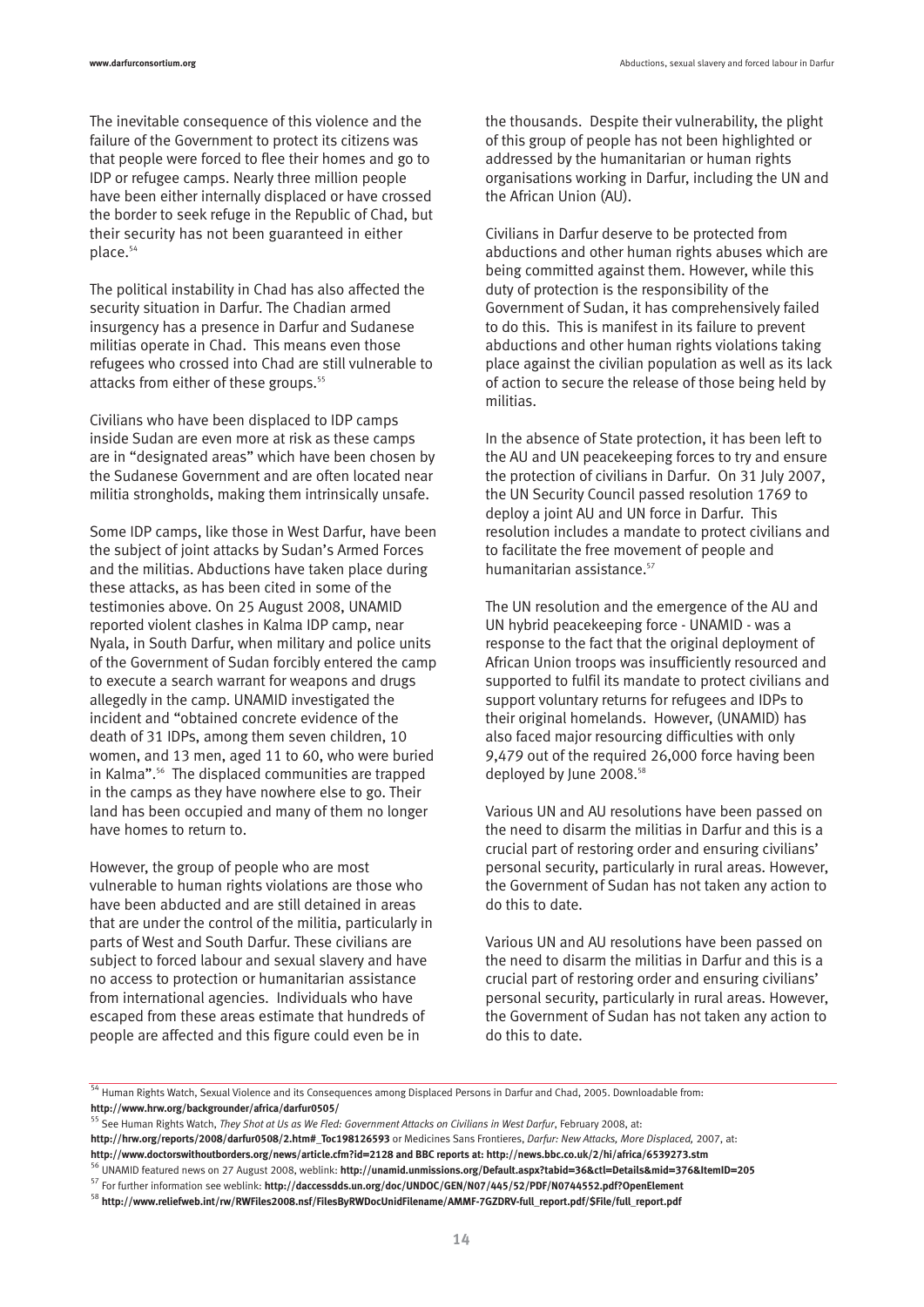UNAMID is also trying to address the issue of freedom of movement. The ability of humanitarian agencies and human rights monitors to do their jobs is being severely hampered by the restrictions placed on them by the Sudanese authorities and by the military checkpoints which the militia have established in areas under their control.

Establishing freedom of movement across Darfur and disarming the militias would both have a major impact in terms of reducing and resolving instances of abductions and other human rights violations in the region.

### **5.3 Ineffective legal procedures**

There is a legal framework that can be used to punish the crime of abduction in Sudan. Article 162 of the Criminal Act 1991 prohibits abduction and states that whenever someone compels another person to leave a place, either by force or deception, with the intention of committing an offence against that person or their freedom, they should be punished with imprisonment for a period of no more than 10 years or should be fined or both.

There are other relevant offences which can be used to prosecute abduction cases including Article 163 on forced labour, Article 164 on illegal restraint and Article 165 on unlawful confinement.<sup>59</sup>

However, there are several legal issues which make the application of these laws difficult, if not impossible. The most serious of these is the immunity from prosecution which is extended to all members of the security forces, including the Armed Forces, the Popular Defence Forces and the police.

Section 33(b) of the National Security Act, 1999 states that the Head of the Security Agency must have been successfully prosecuted in relation to any offence prior to a prosecution being brought against another member of the security forces, thereby granting effective immunity to all members of the security forces.

A lawyer in Darfur filed a case against members of the armed forces relating to 27 incidents of abduction and disappearance which took place between 2005 and 2007, but he has not been able to take forward this case because of the immunity from prosecution which is granted under the National Security Act.

In addition to the issue of immunity there is also a question about whether the prosecution of abduction and forced labour cases should be considered as

"personal" or "public" rights, that is to say, whether the responsibility for taking forward a prosecution rests with the individual or the State. It is important that the State has this responsibility, as individuals or their families may be too traumatised or intimidated to take forward a case.

Similarly, laws which allow victims or their guardians to waive charges or pardon those accused of forced labour (Article 36) should be deleted as victims can easily be coerced or intimidated into giving such pardons.

Finally, under Section 38 of the Criminal Procedure Act (1991), rights to effective remedies are further limited by a statute of limitations,specifying that charges must be brought within 10, five or two years of a crime occurring, depending upon the seriousness of the crimes. If charges are not brought within these periods of time then the offence can no longer be prosecuted.

There are clear contradictions between the existing legal system in Sudan and the provisions of the new National Interim Constitution (2005). Under the new constitution the Government guarantees the right to litigation, but as outlined above this is effectively denied to victims of abductions by the immunity which is offered to members of the security forces.

Furthermore, the Constitution commits the Government to prohibiting all forms of slavery and servitude (Article 30) and indeed incorporating into domestic law all the international human rights standards that it has ratified (Article 27), but this has not taken place.

These serious deficiencies in the legal system need to be addressed as a matter of urgency. However, it must be stressed that there are greater obstacles in the path of individual citizens seeking a legal remedies for human rights violations associated with abductions. These obstacles are primarily linked to the fact that the competent authorities are not applying the existing law.

Darfur Consortium is not aware of any successful prosecution which have been brought against anyone for abducting someone during the present conflict in Darfur. There are several reasons for this. In relation to women and girls who have been abducted and subjected to rape and sexual slavery, they are reluctant to report these cases both because of the trauma of having to describe what happened to them and also because it is considered shameful and could result in them being isolated or rejected by their own communities.

 $\overline{59}$  For more details see Appendix: Sudan's legal framework relating to abductions.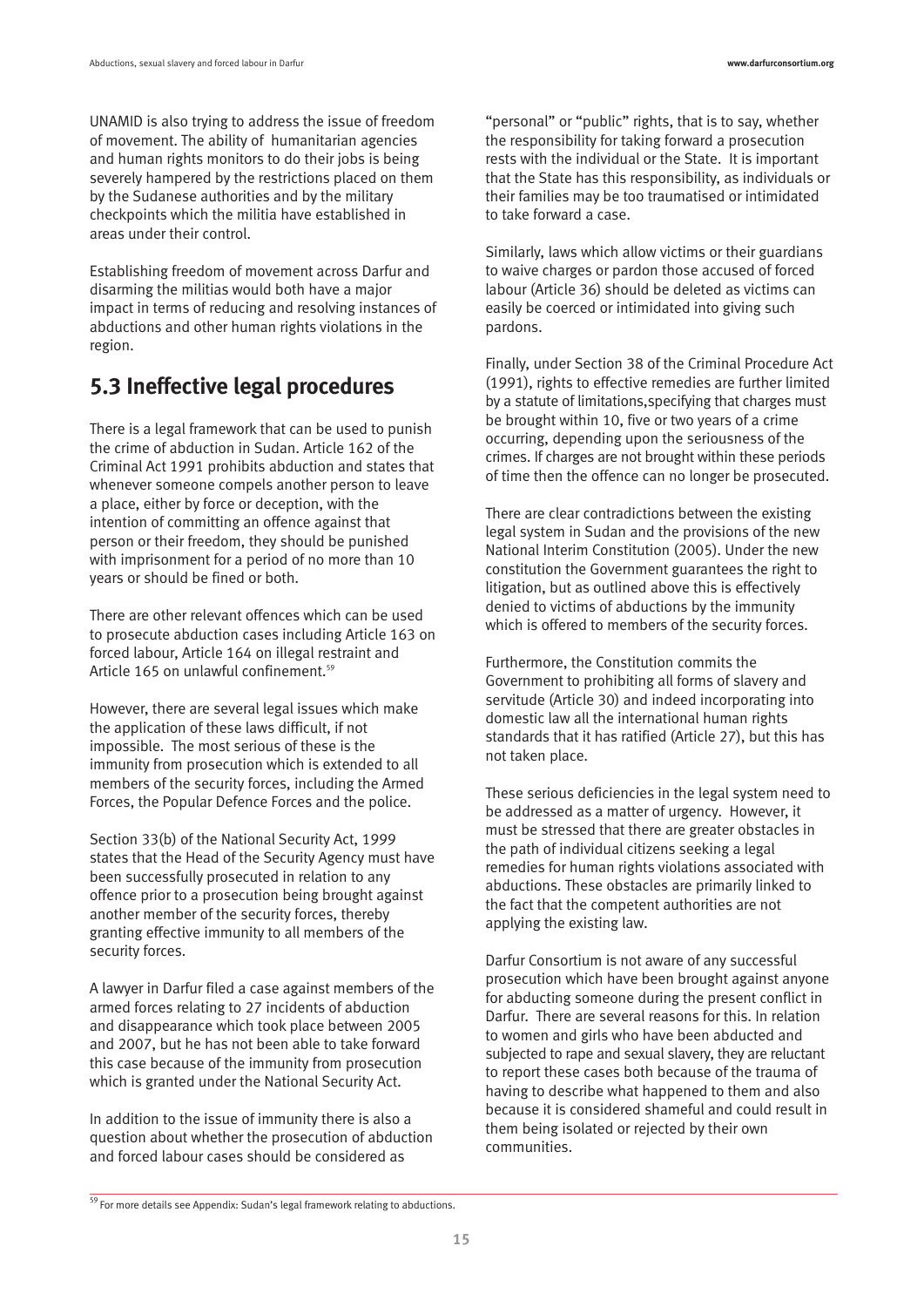In addition, there are real dangers involved in taking forward legal cases. Chief amongst these is the established connection between those who commit abductions and the state authorities who are responsible for the protection of civilians and the enforcement of the law. This has been clearly documented above in relation to the Government of Sudan's role in forming and supporting the militias and the joint operations between the armed forces and the *Janjaweed* in carrying out attacks and abductions against civilians.

However, there is also a widespread distrust of the police amongst those who have been victims of human rights violations and a belief that the *Janjaweed* have contacts and a cooperative relationship with many police officers. This concern seems well justified given that some members of the militia have been directly absorbed into the police as part of Border Guard Forces.

It was for this reason that a number of women who had been abducted and raped refused to even report the incident to the police. These women explained that they did not trust the police and believed that the *Janjaweed* would have access to any information given to the authorities. One woman said she would not report her case to the police because she feared the consequences of doing so: **"the Janjaweed will know about it and they will come and kill me - they are the same people."** <sup>60</sup>

In other cases, reports of abductions were not made to the police out of a concern of what might happen to the people who had been abducted and were still being held against their will. For example, even after the child who was forced to do domestic work for an officer in the Sudanese army managed to escape, his family decided not to file a case against the officer as they were worried that it may put the lives of other children in danger.

Other women were afraid that if they tried to take a case against their abductors for rape, they may be the ones who ended up being punished by the law. For example, one woman who was abducted in February or March 2006 gave birth to a baby girl as a consequence of being repeatedly raped. She explained that she needed to find some way of explaining why she had a child when she was not married. She was afraid that she would be

sanctioned under the law (by being whipped) as the child would be considered illegal under Sharia law. In these circumstances there is little prospect of the victim bringing a prosecution against those responsible for her abduction and rape.<sup>61</sup>

In the unusual cases where abductions have been reported, there is evidence that the authorities have not taken the appropriate action to resolve these cases. For example, the family of a 17 year old Massaliet girl who was abducted by the *Janjaweed* in mid-2005 managed to find out where she was being held and informed the police, but they took no action to get her back.<sup>62</sup>

A case involving the abduction of a man from the Uttash IDP camp was filed with the police in July 2005 in which both the abductors and the location of the abductee were identified. While a warrant was issued for the arrest of those responsible for the abduction, no action had been taken to carry out the arrest at the time of the interview in February 2008.<sup>63</sup>

The abduction and the disappearance of one person from the Tama IDP camp in January 2006 was reported to the police in April 2006 and an arrest warrant was subsequently issued in May 2006. However, when another case involving the abduction and disappearance of 22 people was reported in June 2006, the police responded by immediately suspending the investigation into the previous case. This action will clearly discourage other people from reporting cases of abductions to the police.<sup>64</sup>

Sometimes it is other members of the judicial system who block cases going forward. In one case, a local man witnessed the abduction of another man by the *Janjaweed* as he made his way from Mahagriya to Nyala on 14 July 2006. The witness reported the abduction to some lawyers who took the case to the police. A request was made to the district attorney to order the arrest of the Sheik of the village where the abducted man had been taken. However, the district attorney refused to do so without providing any legal justifications for his inaction.<sup>65</sup>

Currently, victims of abduction have to expose themselves to additional risks in order to bring forward a prosecution and receive no support or assistance in doing so. As the authorities show little interest in pursuing such cases and applying the law, the chances of securing any successful convictions for abductions and associated abuses seem remote. If those responsible for committing such crimes can do so with impunity then there is every likelihood that this pattern of human rights violations will continue.

<sup>60</sup> Interview at Kalma IDP camp, August 2007.

<sup>61</sup> Interview at Abu Shauk IDP camp, September 2007.

<sup>62</sup> Interview at Abu Shauk IDP camp, August 2007.

<sup>63</sup> Interview at Uttash IDP camp, February 2008.

 $64$  Interview at Nyala, March 2008.<br> $65$  Interview at Nyala, March 2008.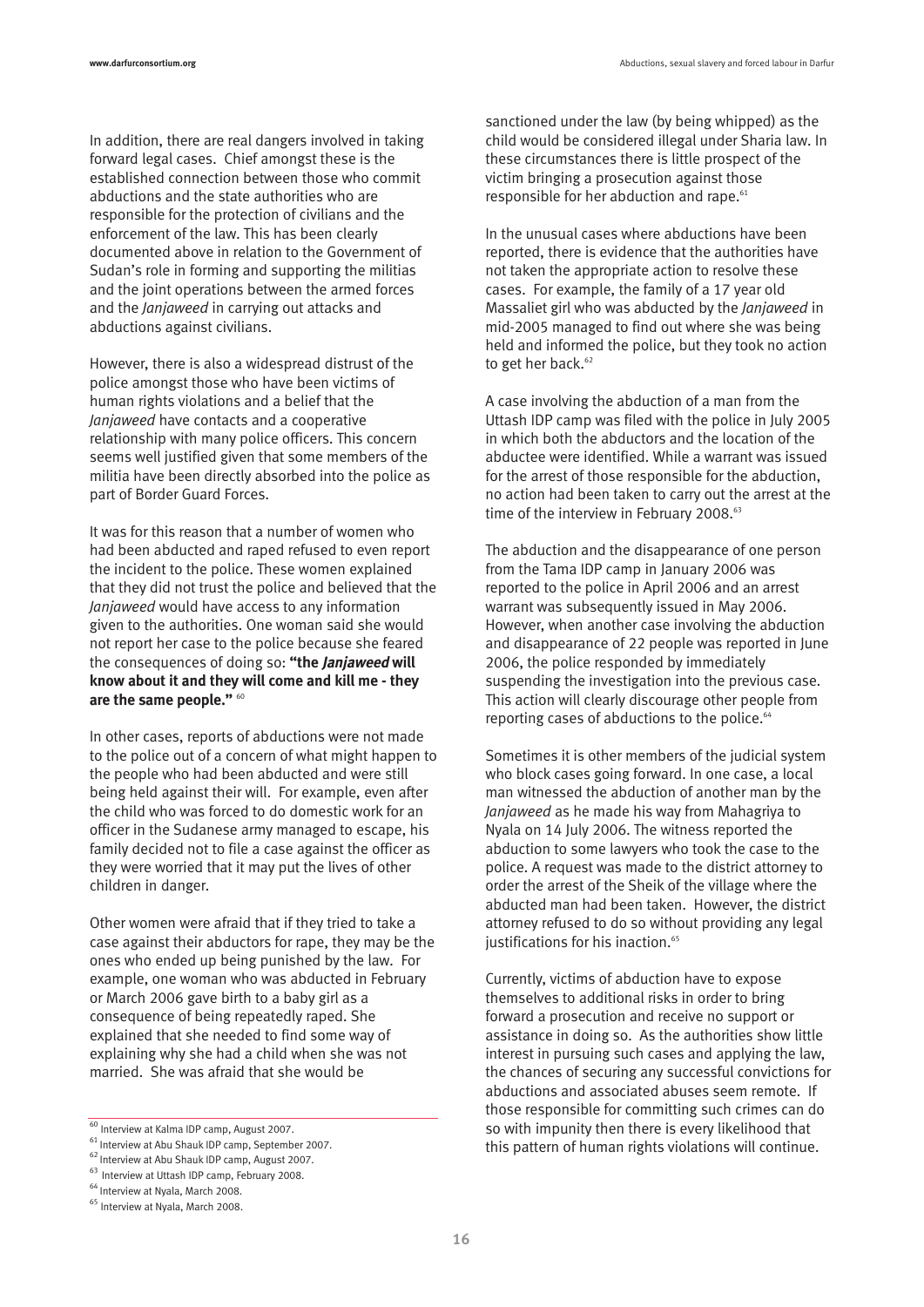# 6. Conclusions

The research carried out by Darfur Consortium provides a more detailed picture of the abductions that have been carried out in Darfur since 2003. The findings of the research are consistent with those of earlier reports by the United Nations and various nongovernmental organisations.

On the basis of interviews conducted with former abductees, witnesses of abductions, families of victims and others who have direct experience of abductions, the research accumulated information relating to cases involving approximately 100 victims of abduction.

The great majority of these abductions took place during attacks on civilian villages by the *Janjaweed* and other militia, often as part of joint military operations with the Sudanese Armed Forces. A smaller number of abductions took place in raids on IDP camps or when people were outside of their villages or IDP camps looking for food, wood or water. The abductions took place over a large area encompassing North, West and South Darfur.

All of the individuals who were interviewed in this research identified the *Janjaweed*, the Sudanese Armed Forces or the PDF and allied militia as being responsible for abductions. However, there is evidence that both the armed opposition groups in Sudan (SLA and JEM) and in Chad are also responsible for a number of abductions, primarily involving the forced recruitment of children into their armed forces.

The abductions by the *Janjaweed* and other Government allied forces are part of a larger pattern of human rights violations which is targeted at civilians who are from non-Arabic speaking ethnic groups, particularly the Fur, Massaliet and Zagawa. Members of these groups are killed, tortured and abducted as part of a systematic policy to displace the existing local population, seize their land and repopulate the area with Arabic speaking groups, including some from other countries. It is difficult to see how this could be described as anything other than ethnic cleansing.

In this context it is not surprising that the vast majority of those abducted are from non-Arabic speaking ethnic groups like the Fur, Zagawa and Massaliet. Women and girls who are abducted are subjected to rape, forced marriage and sexual slavery as well as forced labour which typically would involve cooking, cleaning, washing clothes, collecting firewood and water, but may also include cultivating crops.

Abducted men and boys are subject to forced labour which is usually agricultural work, looking after livestock or loading and carrying goods for their abductors. Men may also be killed after abduction. There were also many cases recorded during the research in which people were abducted, but whose subsequent whereabouts and the nature of their exploitation remains unknown.

The majority of those abducted are women and girls, but men and boys made up a sizeable minority. The larger number of men identified in this research as compared with previous reports can be explained by the fact that previous research had not documented the abduction of men for forced agricultural labour. It should also be stressed that there is likely to be a significant under-reporting of abduction by women and girls because of the societal taboo against discussing issues relating to sexual violence and the reluctance of victims to talk about such traumatic experiences.

Those abducted are normally moved to a different area of Darfur which is under the control of the *Janjaweed* or another militia. The exceptions to this are those who are held on their own land and forced to cultivate food for the *Janjaweed* and those who are abducted for forced marriage and are moved to another region of Sudan.

Abductees may be held for limited periods (a few days or weeks) or for longer durations (months or years). Former abductees usually escaped, but there are several instances in which they were released by the *Janjaweed*, these cases typically involved girls and pregnant women. The reason for this may be because the militias are moving around and they consider that the abductees will slow them down.

There is no systematic mechanism for gathering statistics on the total number of people who have been abducted during the Darfur conflict and therefore no detailed estimate of how many people are affected. However, the evidence compiled in this report indicates that, at an absolute minimum, many hundreds of people have been abducted during the course of the conflict, but it is likely that the true figure is in the thousands.

Urgent action is clearly required to prevent further abductions and associated human rights violations and to release and assist those who are still being held. The full deployment of UNAMID and the extension of its mandate to allow it to use force to protect civilians would help to reduce attacks on civilian targets and abductions.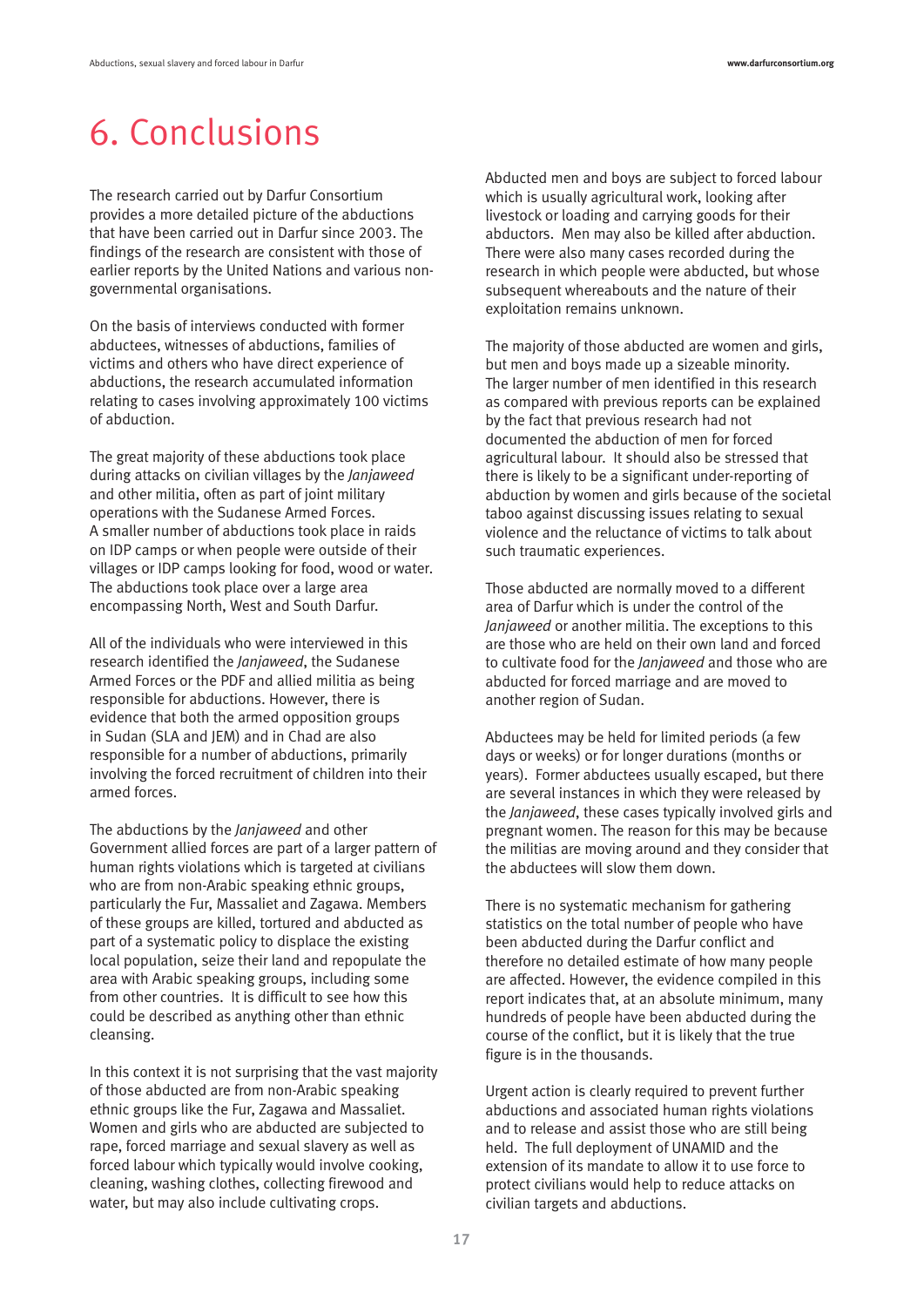**www.darfurconsortium.org** Abductions, sexual slavery and forced labour in Darfur

Establishing freedom of movement across Darfur for inter-governmental and non-governmental agencies will also be of great importance in order to identify, release and assist those who have been abducted. Further investigation is particularly needed into cases involving the use of forced labour in agriculture in West and South Darfur.

If humanitarian agencies have access to all areas of Darfur and UNAMID forces are able to provide minimum levels of security then it should be easier to identify women and girls who have been abducted and provide them with the psycho-social care and rehabilitation assistance they require.<sup>66</sup> Several women interviewed in the research were clearly in emotional distress and suffering from post-traumatic stress disorders as a result of their experiences, but service provision for these women was extremely limited or, more often, completely non-existent.

Given that the majority of abductions are carried out by forces allied to the Government during military operations, a ceasefire and the initiation of a peace process which involved the disarming and disbanding of the *Janjaweed* and other militia would be a major step forward in ending these abuses.

It is also important that the Government of Sudan make a public commitment that it will take decisive action to ensure that all those who have committed abductions in Darfur will be prosecuted and victims will be compensated.

The research has shown that the civilian population has little confidence in the independence of security forces and the justice system and those who have reported cases have frequently found that the police have not taken the investigation forward. Thus, while the offence of abduction carries a penalty of ten years imprisonment, the research was not able to document a single case in which someone was successfully prosecuted for this crime.

This is a repeat of what happened during the civil war of 1983-2005 where not one successful prosecution took place, despite the fact that some 14,000 abductions were carried out during this time. The Government's failure to hold people to account at this time has undoubtedly contributed to the same pattern of human rights violation occurring in Darfur.

In order to end impunity and establish the rule of law it is imperative that the Government repeals laws

which grant members of the security forces immunity and ensure that all those who have committed abductions are prosecuted and punished. The Government should also prohibit anyone who has been involved in abductions or other human rights violations from holding a public post. In addition, all police officers, judges and other members of the judiciary who have failed to properly take forward investigations and discharge their responsibilities professionally and in accordance with the law should be sanctioned and, where appropriate, removed from their positions.

These measures should be part of a longer term strategy in which the Government of Sudan seeks to strengthen the capacity of the judiciary to protect its citizens from abductions and associated human rights violations. Such a strategy should include bringing Sudanese laws into conformity with the Interim National Constitution and international human rights standards that the Government has ratified (e.g. introducing specific criminal offences against slavery and forced marriage); increasing the punishments for the crime of forced labour (the current penalty of a maximum one year prison term, a fine or both is not adequate); and providing training to officials on how to apply these laws.

 $\frac{66}{66}$  This should include medical treatment for injuries, HIV/AIDS and other sexually transmitted diseases which may have resulted from the sexual violence they have had to endure.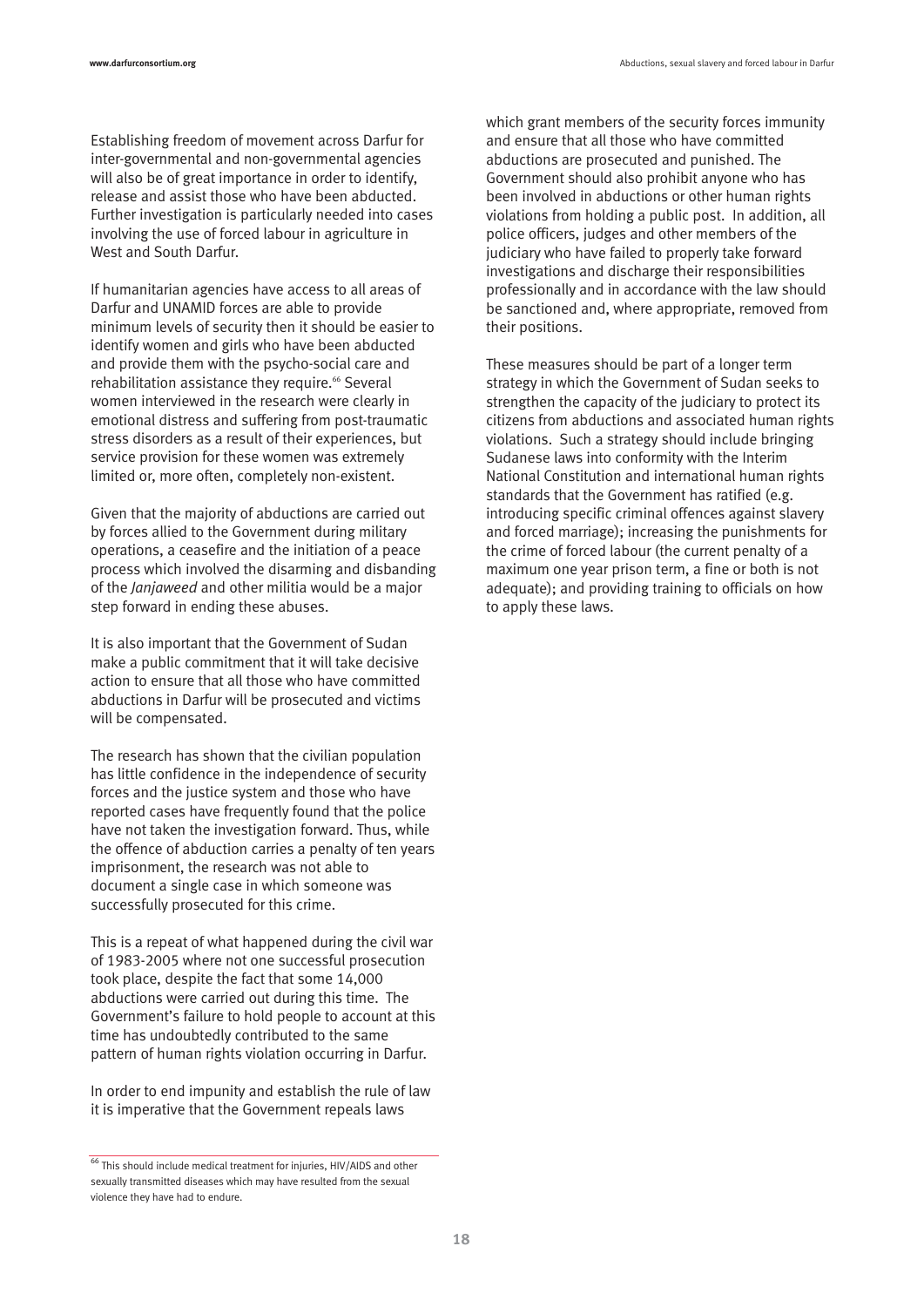# 7. Recommendations

#### **Recommendations to address the issue of abductions and associated human rights violations in Darfur**

#### **Recommendations to the Government of the Sudan:**

- 1. Cease all support for the *Janjaweed*, the PDF and other militia and begin the process of disarming and disbanding them.
- 2. Take all measures necessary to protect civilians from abductons and other human rights violations and support the expansion of UNAMID's mandate so that it can use force to protect civilians.
- 3. Guarantee and facilitate freedom of movement to all human rights and humanitarian workers and provide UNAMID and the ICRC officials with unrestricted access to detainees and prisoners.
- 4. Ensure that all allegations of abductions are properly investigated and that all those responsible are prosecuted and punished and prohibited from holding public positions in the future.
- 5. Ensure that all police officers, judges and other members of the judiciary who have failed to properly investigate or sanction abductions and other human rights violations are duly sanctioned and, where appropriate, removed from their positions.
- 6. Repeal provisions which grant immunity to members of the security forces and ensure that all laws and policies are consistent with the Interim National Constitution and the Government's obligations under ratified international human rights standards.
- 7. Enhance the capacity of the Sudanese justice system to deal with abductions and related violations by providing training to officials and introducing specific criminal offences against slavery and forced marriage, along with increased penalties for the crime of forced labour.
- 8. Prioritise action to identify, release, assist and compensate victims of abduction.
- 9. Fully cooperate with the United Nations and the African Union in order to address continuing human rights and humanitarian issues in Darfur.
- 10.Enter into negotiations with the relevant parties in the conflict with the objective of securing a ceasefire and initiating a peace process.

#### **Recommendations to armed insurgency groups in Darfur**

11.Respect international humanitarian law and the human rights of civilians in the areas of conflict

and cease the abduction and use of child soldiers in Darfur. All civilian being held should be immediately released.

12.Enter into negotiations with the Government with the objective of securing a ceasefire and initiating a peace process.

### **Recommendations to the international community**

- 13.Urge the Government of Sudan to acknowledge that abductions for the purposes of sexual slavery and forced labour continue to take place in Darfur and to take immediate action to: protect civilians, ensure that those responsible are prosecuted and provide former abductees with adequate support, assistance and compensation.
- 14.Call for the full implementation of all UN Security Council resolutions relating to Darfur and take action to ensure the effective protection of the civilian population of Darfur, including through the full deployment of UNAMID, i.e., personnel and equipment, and the expansion of its mandate to allow the use of force to protect civilians.
- 15.Establish an independent body, possibly under the auspices of UNAMID, to investigate abductions in Darfur and to work with the Government of Sudan and opposition groups to identify, release, assist and compensate victims of abduction and ensure that this body has complete freedom of movement and full access to all detention facilities and camps.
- 16.Ensure that victims of abductions, particularly those subjected to sexual slavery, receive adequate psycho-social and medical assistance, including rehabilitation support and compensation.
- 17.Provide more assistance to IDP camps, particularly in relation to food and fuel security so that they do not have to leave the camps to search for these items.
- 18.Strengthen the international monitoring presence in Darfur and instigate further investigation into abductions, particularly in relation to reports of forced labour in areas controlled by militia.
- 19.Work with the Government of Sudan to enhance the capacity of the Sudanese justice system to deal with abduction and related violations.
- 20.Strengthen the capacity of the Sudanese civil society organisations so that they can better monitor and document cases of abduction, trace and assist victims and advocate for policies which will help to eradicate this practice.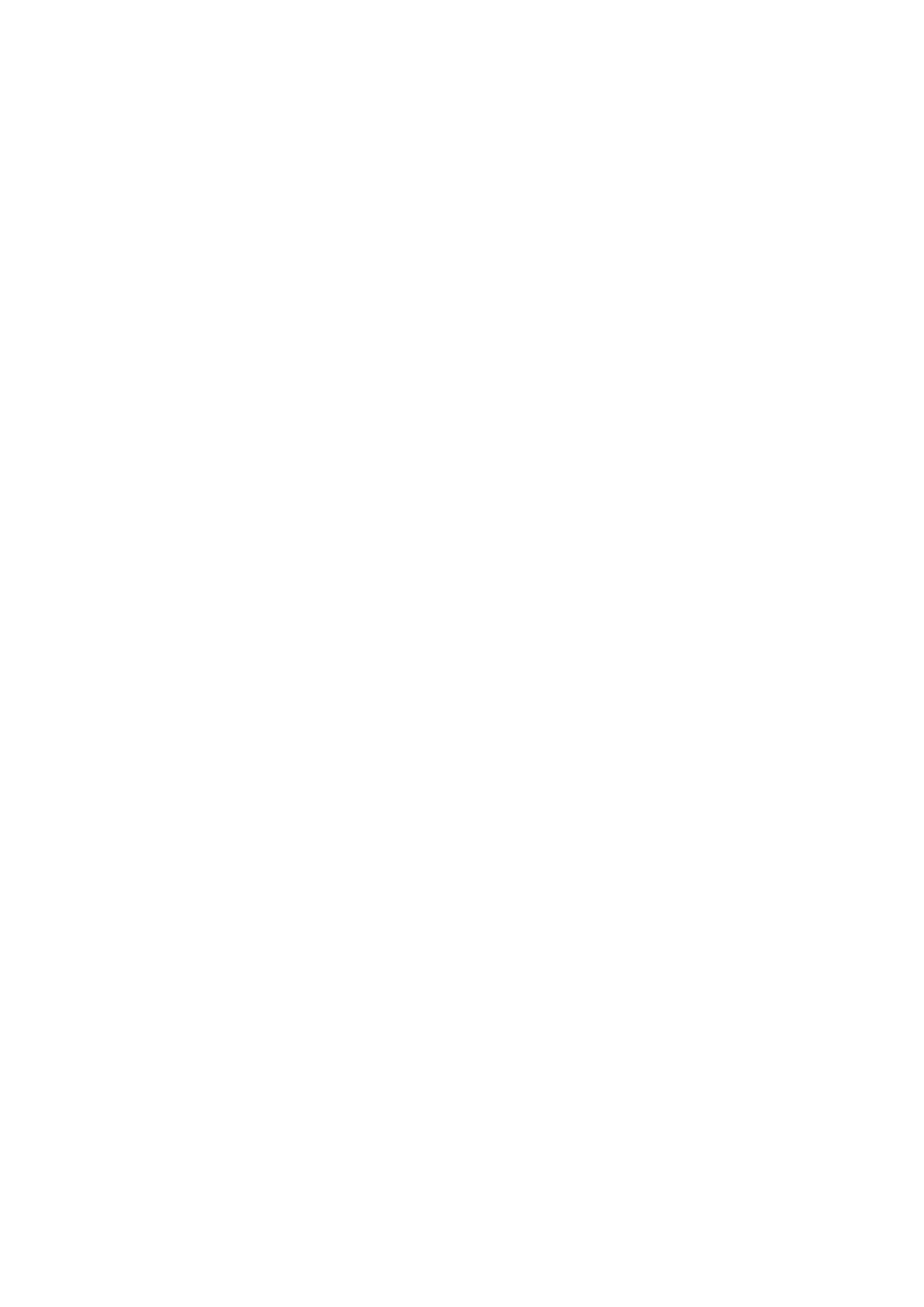# 8. Appendix: Sudan's legal framework in relation to abductions

Highlighted below are some of Sudan's legal obligations under both domestic and international law in relation to abductions, forced labour and slavery issues.

### **International law**

Sudan has ratified the following international human rights standards which prohibit abduction, slavery, forced labour and related abuses.

- The Slavery Convention, 1926
- $\bullet$  The International Covenant on Civil and Political Rights, 1966
- **•** The Supplementary Convention on the Abolition of Slavery, the Slave Trade and Institutions and Practices similar to Slavery, 1956
- The Convention on the Rights of the Child, 1989 and its Optional Protocols on the Involvement of Children in Armed Conflict and on the Sale of Children, Child Prostitution and Child Pornography
- ILO Convention No. 29 on Forced Labour, 1930
- ILO Convention No. 182 on the Worst Forms of Child Labour, 1999
- **•** The African Charter on Human and Peoples' Rights, 1981

With regard to international humanitarian law, Sudan is bound by the four Geneva Conventions of 1949, as well as the two Additional Protocols of 1977 which set out how civilians must be treated during internal armed conflicts, particularly in relation to violence against life and person, hostage taking, outrages upon personal dignity and humiliating and degrading treatment.

### **National law**

Sudan's National Interim Constitution, 2005 provides its citizens with protection against abduction and related abuses. Some of the relevant articles are highlighted below:

### **Article 29: Personal liberty**

Every person has the right to liberty and security of person; no person shall be subjected to arrest, detention, deprivation or restriction of his/her liberty except for reasons and in accordance with procedures prescribed by law.

#### **Article 30: Protection from slavery and forced labour**

(1) Slavery and the slave trade in every form is prohibited. No person shall be held in slavery or servitude.

(2) No person shall be required to perform forced or compulsory labour except as a penalty upon conviction by a competent court of law.

### **Article 27: Nature of the Bill of Rights**

(3) All rights and freedoms enshrined in international human rights treaties, covenants and instruments ratified by the Republic of Sudan shall be an integral part of this Bill.

(4) Legislation shall regulate the rights and freedoms enshrined in this Bill and shall not detract from or derogate any of these rights.

In addition to the Constitution, Sudan's Criminal Act 1991 (Part XIV) has several articles which prohibit practices relating to abduction.

#### **Article 161: Enticement**

(1) Whoever takes or entices any minor or any person of unsound mind out of the keeping of the lawful guardian of such minor or person of unsound mind without the consent of such guardian shall be punished with imprisonment for a term not exceeding seven years and he shall also be liable to a fine. (2) The provisions of subsection (1) shall not apply to whoever claims custody, guardianship or any lawful authority.

### **Article 162: Abduction**

Whoever by force compels or by any deceitful means induces any person to go from any place with the intent of committing an offence against that person or his freedom shall be punished with imprisonment for a term not exceeding ten years or with a fine or with both.

### **Article 163: Forced Labour**

Whoever unlawfully compels any person to labour against the will of that person shall be punished with imprisonment for a term not exceeding one year or with a fine or with both.

### **Article 164: Unlawful Restraint**

Whoever wrongfully obstructs any person so as to prevent that person from moving or from proceeding in any direction in which that person has the right to proceed shall be punished with imprisonment for a term not exceeding three months or with a fine or with both.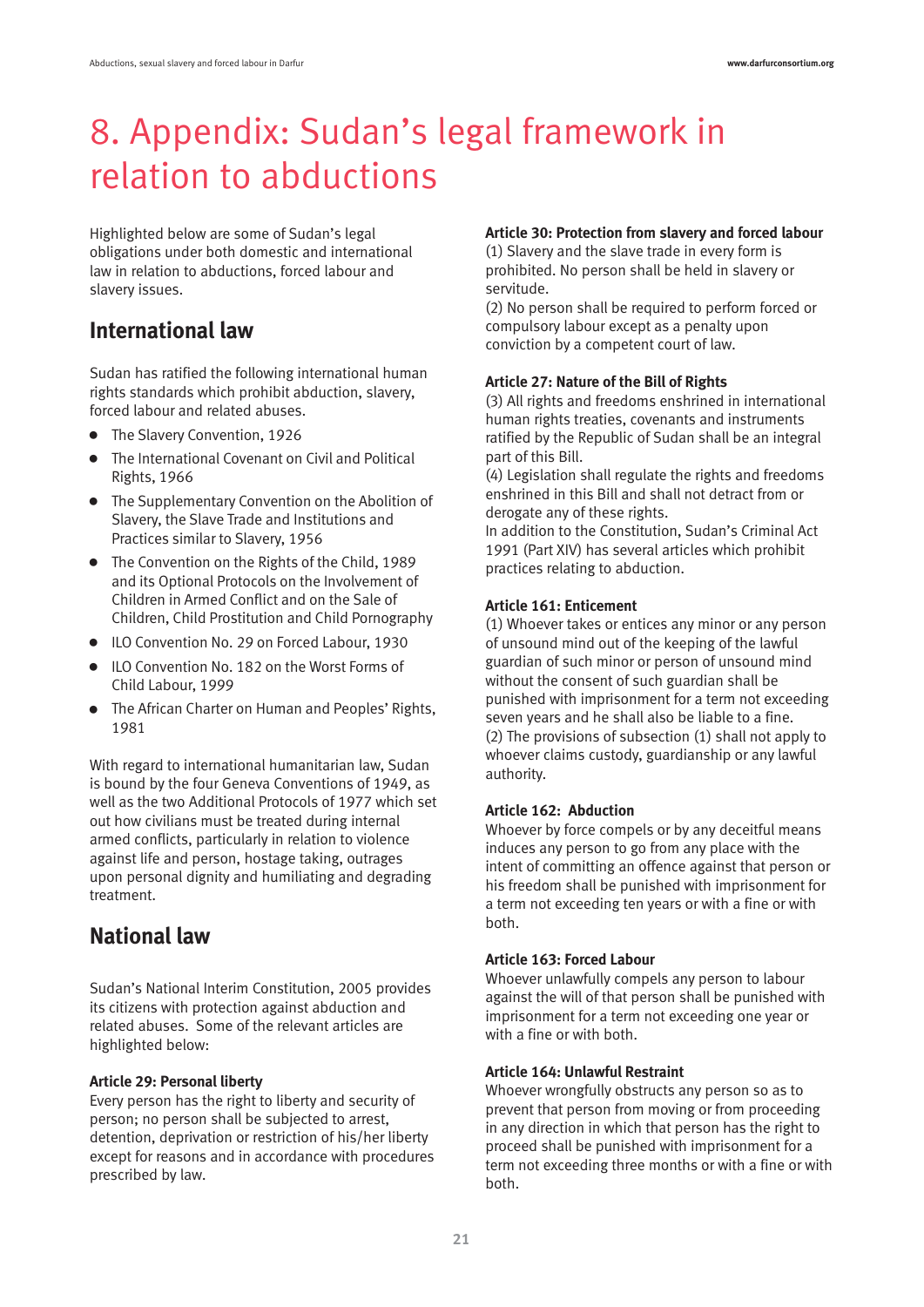#### **Article 165: Unlawful Confinement**

(1)Whoever wrongfully confines any person in a specific place without lawful reason or continues to confine such person knowing that an order of release has been issued is said to commit unlawful confinement and shall be punished with imprisonment for a term not exceeding one year or with a fine or with both.

(2) If confinement happened in a secret manner or it was with the intent to extort a confession from the person so confined or to compel him to return money or do any unlawful act or if confinement was likely to endanger such person's life the offender shall be punished with imprisonment for a term not exceeding three years and he shall also liable to a fine.